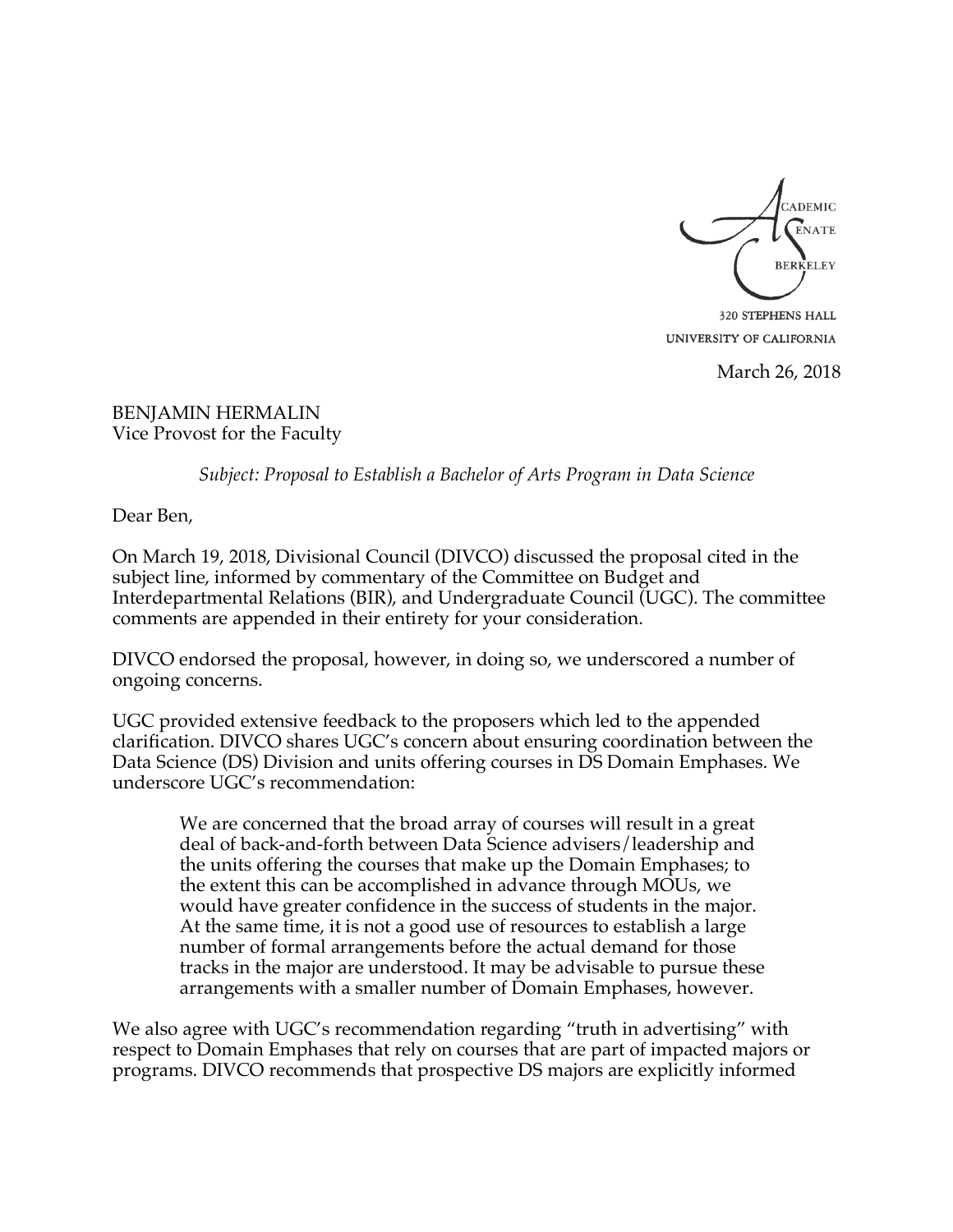about potential impaction in Domain Emphases. The establishment of MOUs should also help to address this issue.

DIVCO discussed BIR's concern about the need for strategic planning with respect to FTE allocation, noting "it is hard to envision creating new processes and policies while we are still uncertain about the structure of the new Data Science Division." DIVCO agrees. At the same time, we do not want to obstruct progress on establishing the major while the campus resolves these institutional and structural issues. Instead, we request that the new major be formally reviewed by DIVCO at the conclusion of its third year, with particular attention paid to concerns identified in committee reports, including "enrollment, resource availability (advising and TAS), distribution of demand across menus, availability of courses, student satisfaction, faculty engagement, and any other challenges that emerge in the early years."

In sum, DIVCO supports the establishment of a Bachelor of Arts program in Data Science and strongly urges the proposers to be attentive to the identified issues in the committee reports. We look forward to the findings of the three year review.

Sincerely,

Si ah soll

Lisa Alvarez-Cohen Chair, Berkeley Division of the Academic Senate Fred and Claire Sauer Professor Department of Civil and Environmental Engineering

Encls. (3)

Cc: Bob Jacobsen, Dean, College of Letters & Science Undergraduate Studies David Culler, Interim Dean, Data Sciences Division Michael Lucey, Chair, Committee on Budget and Interdepartmental Relations Mark Stacey, Chair, Undergraduate Council Sumei Quiggle, Associate Director staffing Undergraduate Council Will Lynch, Senate Analyst, Committee on Budget and Interdepartmental Relations Noam Manor, Institutional Research Analyst, Office of Planning and Analysis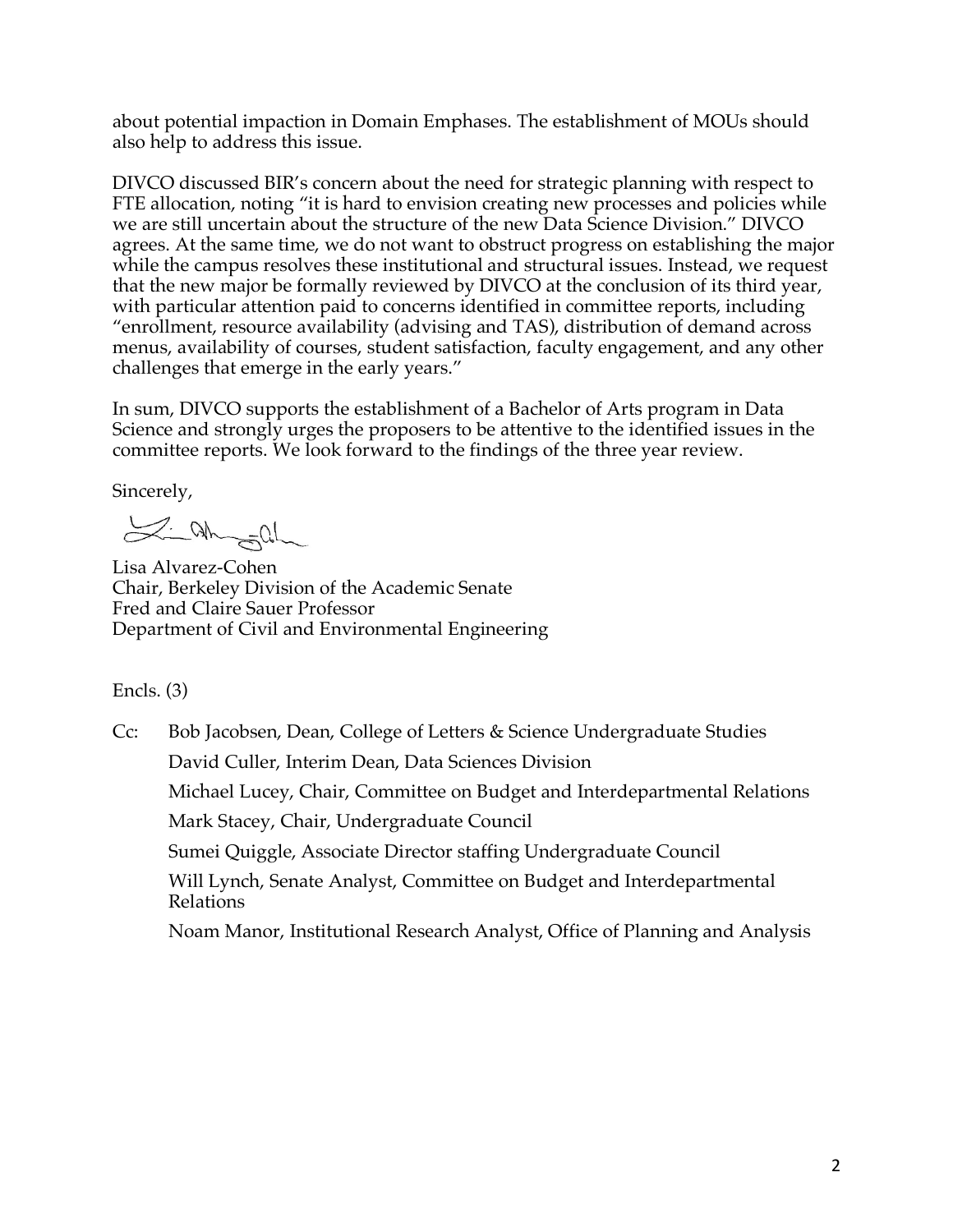University of California, Berkeley COMMITTEE ON BUDGET AND INTERDEPARTMENTAL RELATIONS

February 2, 2018

#### CHAIR LISA ALVAREZ-COHEN BERKELEY DIVISION OF THE ACADEMIC SENATE

RE: Proposal to Establish a Bachelor of Arts Program in Data Science

You have asked for our comments on the proposal from the College of Letters & Science (L&S) to establish a Bachelor of Arts degree in Data Science. We are happy to provide our thoughts. Following standard practice, we limit our comments to issues raised by the proposal that are within our purview: that is, to the program's effect on faculty time and its implications for merit advancement, to the program's implications for future allocation of faculty FTE, and to faculty compensation. Silence on other aspects of the proposal should not be read as a commentary on those other aspects.

The proposed Data Science major comprises foundational lower-division courses and a flexible program of upper-division courses, including many possible domain emphases to accommodate students' particular interests and career goals. It is intended to prepare students for a wide range of data analytics professions and for graduate school in related fields. The courses in the proposed major will be staffed by faculty of multiple departments as a Group Major (Berkeley Division of the Academic Senate Regulation 810.B). A proposal for a Bachelor of Science degree in Data Science from the College of Engineering is expected to follow.

We agree with Bob Jacobsen, Dean of the College of Letters & Science Undergraduate Studies, that the proposal describes "a high-quality program that combines depth and breadth while remaining accessible to a wide range of our students." We also agree that there is a clear demand for a Data Science major.

In terms of governance, the proposal states that a "committee of faculty from multiple departments will be formed at the Data Science Divisional level to oversee the major, review the integration of its course offerings, curate its course lists, liaise with other units, programs, and majors, provide a focal point for addressing student and institutional issues, and perform other curricular and administrative tasks." We note that this Division has yet to be constituted, and note as well that it might have been more efficient for both the BA and the BS majors in Data Science to have been evaluated at the same time, and once the Division is in place, or its outlines more clear.

In terms of new FTE, the proposal seems to imply that new faculty in the Departments of Electrical Engineering & Computer Sciences and Statistics will not be required beyond those needed for expansion of Data Science courses for existing, non-Data Science majors. Appendix B of the proposal argues that there will be a need for an additional 3 "teaching faculty,"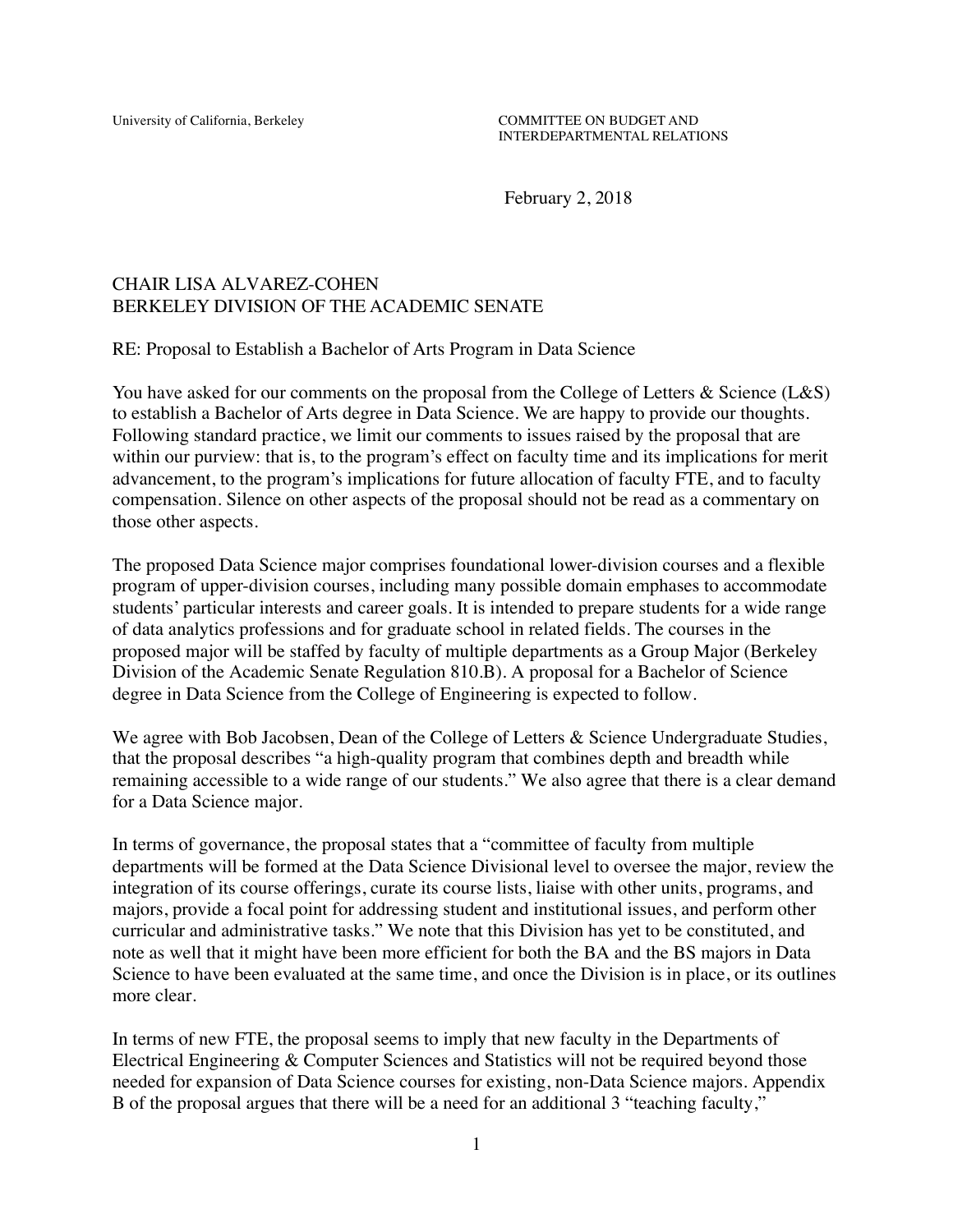presumably Lecturers with Security of Employment (LSOE), over the next 7 years if Data 8 is taken by all students. The Appendix goes on to say, "FTE demand in advanced courses aligns closely with expected regular faculty research needs." The proposal also claims that, "[i]n general, if the Data Science major draws students away from the L&S CS and EECS majors, it will reduce stress on the [se] existing programs." It seems to us more likely that, because of the large number of Data Science courses to be taught by EECS, Statistics, and IEOR faculty, the proposed major will increase stress on all three Departments, at least in the short term, in terms of both teaching and faculty advising of majors. As for other Departments, Appendix B states, "[we] expect [enrollment in Data Science courses] to correlate with data science related FTE requests, which will be based not only on this need, but broader data science aspects of research and teaching in the departments." Appendix B also states, "A critical area of need (recognized in the L&S Executive Committee response) is faculty who can create and teach courses in the Human Context and Ethics category. Minimally two such FTE are needed to carry the additional teaching load for the Data Science major." Whether those FTE would be in the new Division or not is unclear at this point. As David E. Culler, Interim Dean of the Division of Data Sciences, states in his response to the L&S Executive Committee, "We do expect that, as part of building the Division, FTE will be devoted to bringing in faculty to enhance strength in areas that provide HCE courses as part of a confluence of research and teaching. How particular FTE requests that address this goal fall among Divisional requests, those of departments or other academic units within the Division, those of other departments or schools in conjunction with the Division, or joint FTE among these will vary with the particular request, and those processes are currently in development. These FTE requests will go through the conventional Academic Senate processes; in those processes, the establishment of the major and its associated needs will provide additional basis for resource allocation."

We recognize and support the campus's stated priority in Data Science. We also see a critical need for strategic planning across units regarding FTE allocation in this general area, and in the specific area of Human Contexts & Ethics in particular. We regret the absence in the proposal of any indication that discussions with relevant existing units are underway and proving productive. We also concur that this major will be dependent to an as yet unclear degree on temporary academic support (TAS) budgets, and on positions in the LSOE series. We concur with the statement in the report that "[p]rogress on TAS policy will be important for the Data Science major, not just among the departments forming the group, but for a wider set of departments that may see enrollment shifts as they offer or introduce Domain Emphasis and Human Contexts and Ethics courses." We do not see how the major can be viable until these problems are solved. In addition, it is hard to envision creating new processes and policies while we are still uncertain about the structure of the new Data Science Division.

Thank you for the opportunity to comment on this report.

Michael Incen

Chair

ML/al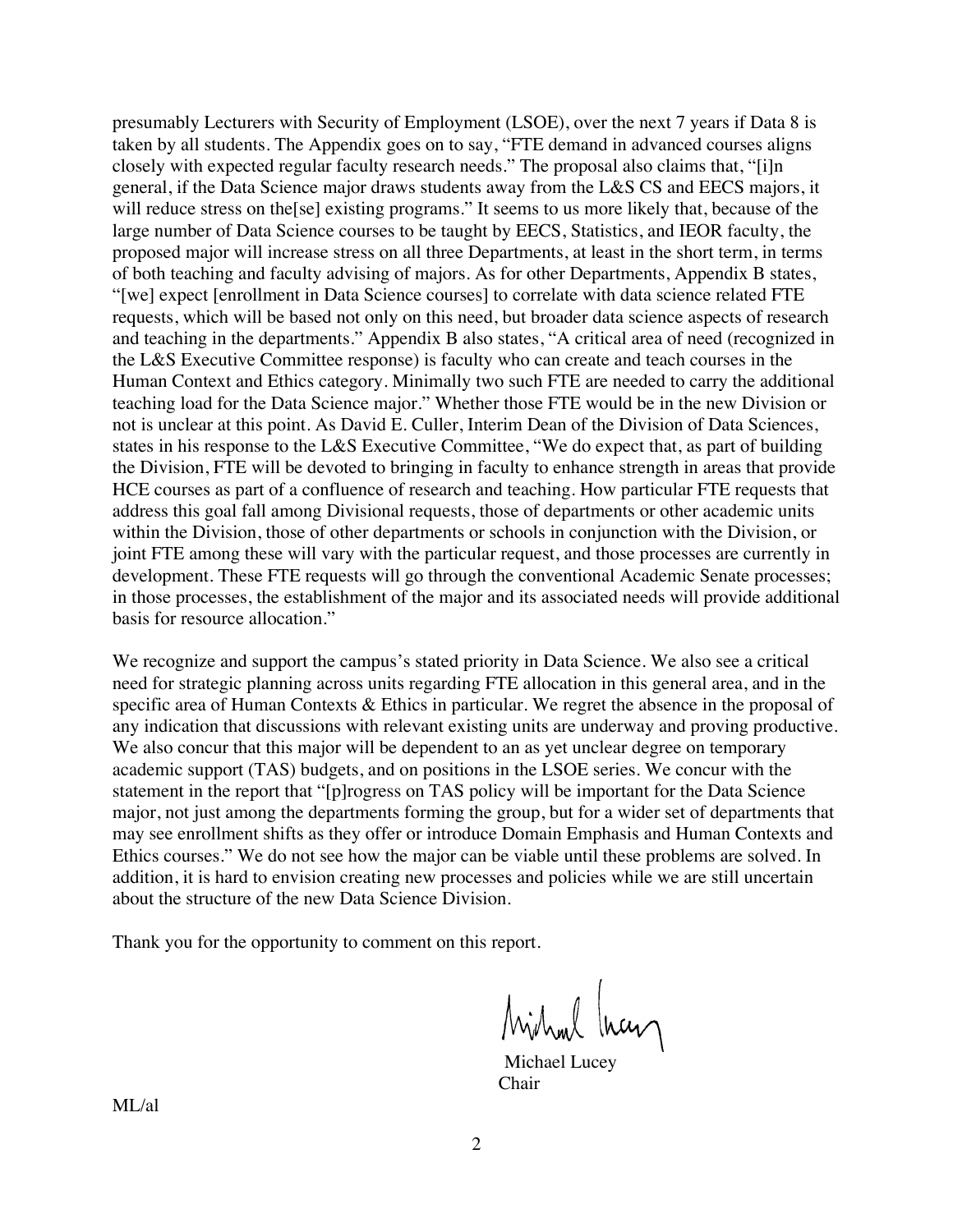

320 STEPHENS HALL UNIVERSITY OF CALIFORNIA

March 14, 2018

PROFESSOR LISA ALVAREZ-COHEN Chair, Berkeley Division of the Academic Senate

*Re: UGC Comments on L&S Data Science Major Proposal*

Dear Chair Alvarez-Cohen,

At our March 7, 2018 meeting, the Undergraduate Council discussed the proposal to create a new Data Science Major in L&S. This discussion was informed by a proposal clarification submitted by Data Science leadership in response to a request from the UGC in February. The proposed major consists of a strong technical foundation in mathematics, computation, and statistics, and is built around a spine of new courses that develop the core material of data science at both the lower and upper division levels. From there, the major becomes considerably less structured, with menu-based requirements in Computational and Inferential Depth (CID), Domain Emphases (DE), and Human Context and Ethics (HCE). The UGC in its discussion of the original proposal voiced concerns over the unconstrained nature of these later requirements in the major. In the requested clarification provided by Data Science leadership, the lists of courses in the Domain Emphases were shortened and the sequencing of these courses was clarified. Further, more details were provided regarding paths through the major and the (hidden) constraints of some prerequisites. Finally, the relation between HCE choice and DE was made explicit.

**The UGC is supportive of this major and wants to ensure its success.** The clarification helped to define the structure of curriculum, giving us confidence that the curricular choices students can make will result in an intellectually coherent degree that is worthy of UC Berkeley. In particular, the spine of the major – DS8, DS100, DS102, and DS104 – was viewed very positively. The remainder of the degree requirements provide an opportunity for specialization and the pursuit of individual interests, but remain, even after clarification, somewhat unstructured. UGC feels strongly that extensive advising of students in the major will likely be necessary (more below). In the end, the major will train leaders in the field of data science, will almost certainly be well received by employers, and may influence pedagogy well beyond the Berkeley campus.

At the same time, the UGC sees warning signs on the horizon for this major. The supporting materials and justification suggest very extensive student interest, and projections of rapid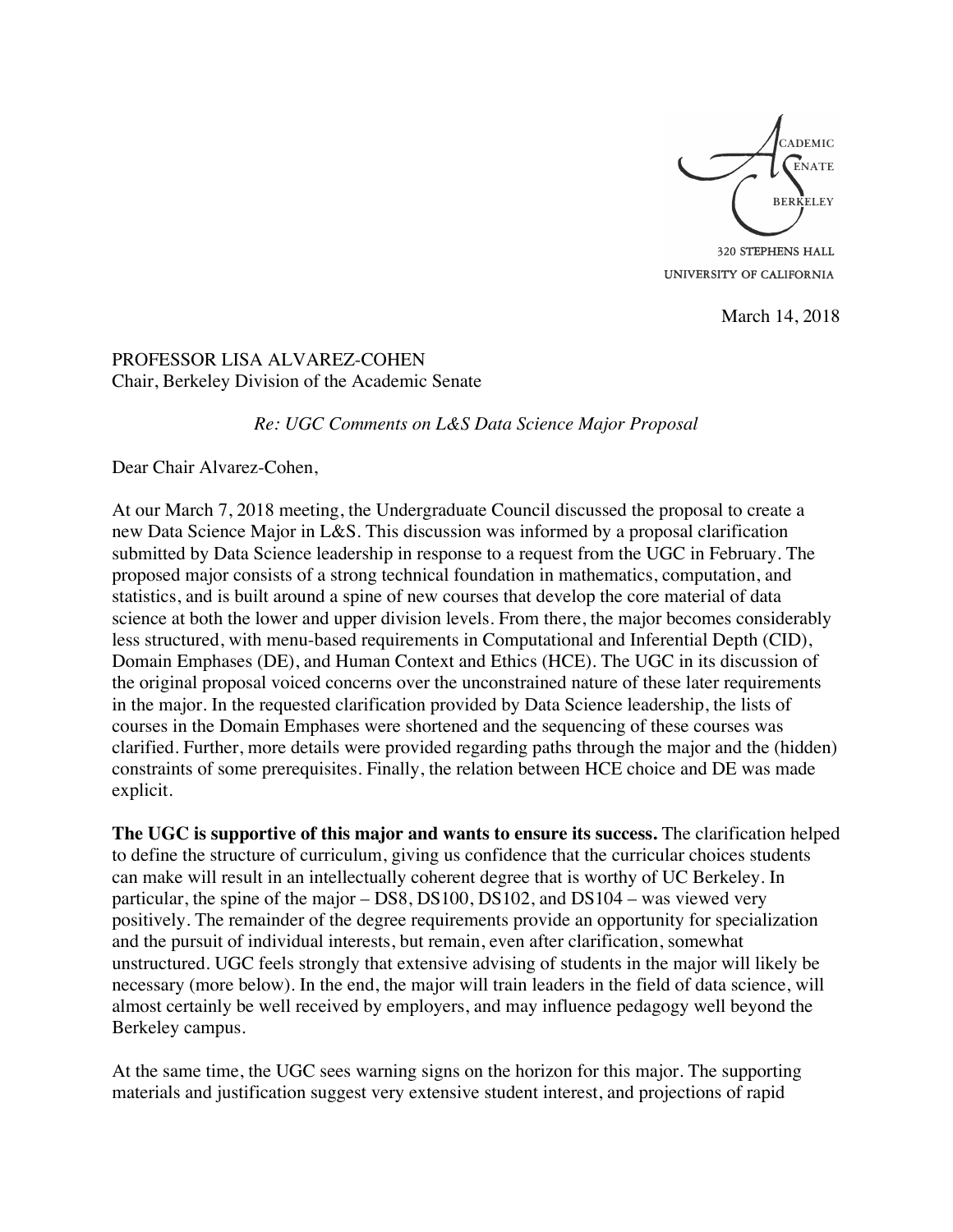growth in the major. The potential for this growth may be offset, to some extent, by the depth and rigor of the technical aspects of the major (making it very similar to CS in many ways), but if the major does grow as projected, the UGC emphasizes the need for *significant resources for both advising and instruction*. Further, complex interdependence between campus units is fundamental to the successful delivery of this major. Both the deployment of resources and the degree of coordination across campus units will require care and attention during the formative period of the major. To help ensure its success, UGC recommends that there be early check-ins on the major as it develops. In the 3rd year of the major, **UGC would like to formally hear from the Data Science Leadership with a report on enrollment, resource availability (advising and TAS), distribution of demand across menus, availability of courses, student satisfaction, faculty engagement, and any other challenges that emerge in the early years.** We believe that UGC is in a unique position to be able to look across units and majors and to consider the possible interactions or conflicts as they emerge. A mandated and formal review in the 3rd year would coincide with the first set of 4-year majors transitioning into the upper division, so patterns and conflicts will start to emerge.

As part of both preparing the major to launch, and in order to frame the issues that will be important in a review, we wish to provide more information here on the concerns the UGC has raised. Although the clarification was a step in the right direction, the UGC would actually encourage the proposers to go even further in constraining the curriculum in the early years. This suggestion is motivated by trying to ensure: (1) coherence of the students' academic programs; (2) high quality instruction throughout the major and coordination across units; and (3) truth in advertising. We take each of these concerns individually:

*Coherence of the academic programs:* This concern was addressed to some extent by the clarification, but the UGC believes it may be valuable to go further in constraining the DE options during the early years of the major, but also allowing students to petition for Domain Emphases that are not pre-defined. As these requests emerge, new tracks could be formally identified and mapped out. With the current structure, there will be significant demands on advising resources; investment of these resources must be commensurate with the need. Of course, it may be that through strong advising, or through self-selection, the programs of studies that students pursue will be coherent even with an unconstrained set of requirements. This would be an important point of evaluation in a follow up review.

*High quality instruction and ensuring coordination across units:* The complexity of the structure of the major in the upper division may create uncertain and uncontrolled demand in upper division courses across many units on campus. Reducing the number of options in the Domain Emphases would allow for more predictable resource allocation, including enrollment slots, classroom space and TAS allocations. We are concerned that the broad array of courses will result in a great deal of back-and-forth between Data Science advisers/leadership and the units offering the courses that make up the Domain Emphases; to the extent this can be accomplished in advance through MOUs, we would have greater confidence in the success of students in the major. At the same time, it is not a good use of resources to establish a large number of formal arrangements before the actual demand for those tracks in the major are understood. It may be advisable to pursue these arrangements with a smaller number of Domain Emphases, however.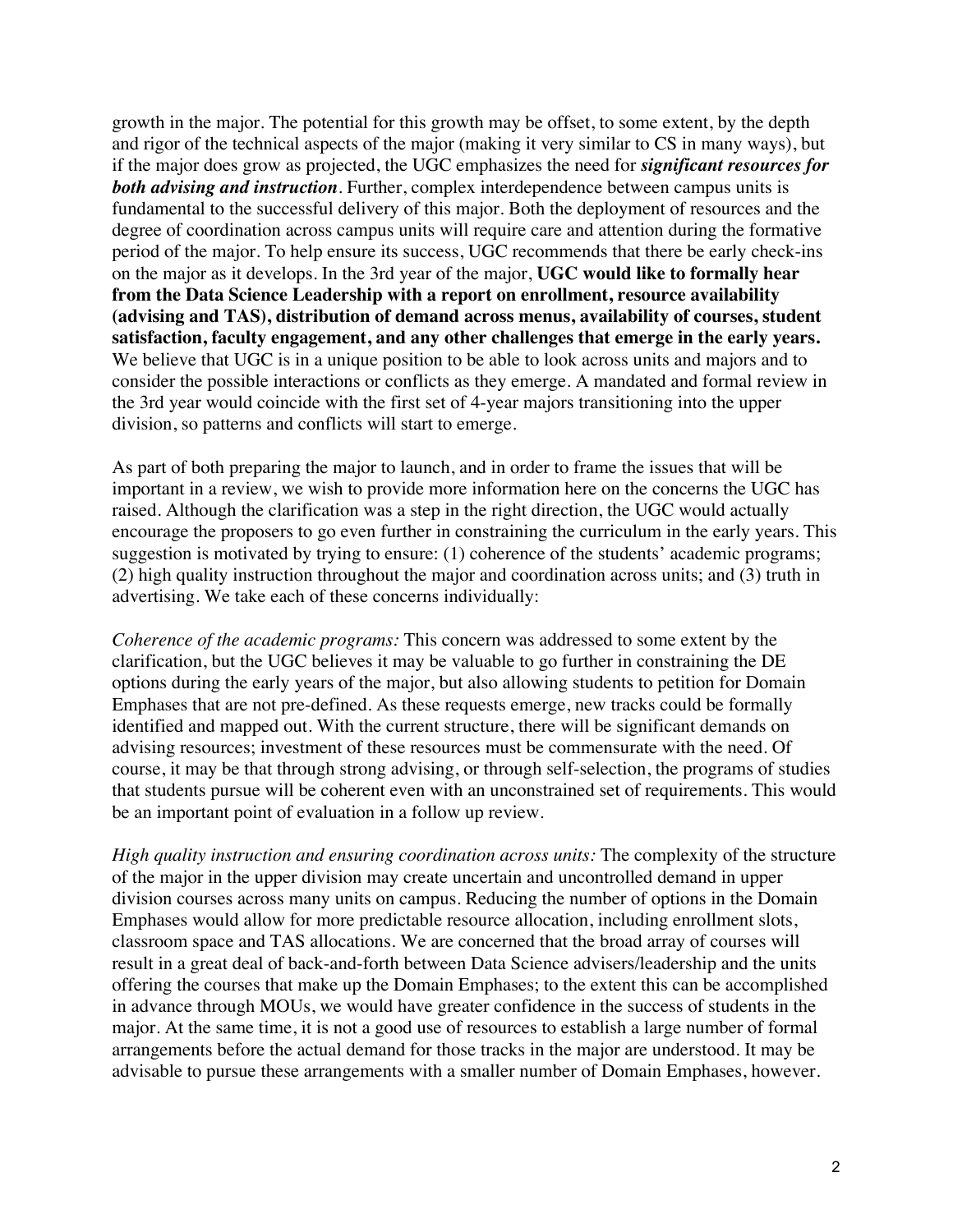*Truth in advertising:* If Domain Emphases are presented to the students declaring the major, they will expect that the courses listed as part of that track will be available to them. At the moment, it is not clear that this will be possible with the lists provided. Some courses (CompBio175, e.g.) have not been offered in nearly a decade (or more); others are constrained by classroom space/technology and already have waitlists that are comparable to the size of the class itself (Geography 185, e.g.); still others (Business Analytics emphasis) are made up of courses that are part of impacted majors and clear priority enrollment systems are already in place. Without MOUs with the units offering these courses, it is difficult to have confidence that (a) the courses will be offered, and (b) data science majors will have access to them.

**Again, the UGC wants to emphasize that we are supportive of this major and our comments and suggestions here are intended to help it to have a successful launch and sustainable future.** The major is particularly challenging from the perspective of resources, due to the dependence on many units through the Domain Emphases and Human Context and Ethics requirements. The conflicts that may emerge with students in other majors, or within individual courses, should be anticipated and mitigated in advance to the extent possible.

Sincerely,

 $\mathcal{N}_{\mu\nu}$ 

Mark Stacey Chair, Undergraduate Council

Enclosure: Clarification of L&S Data Science Major Proposal

MA/scq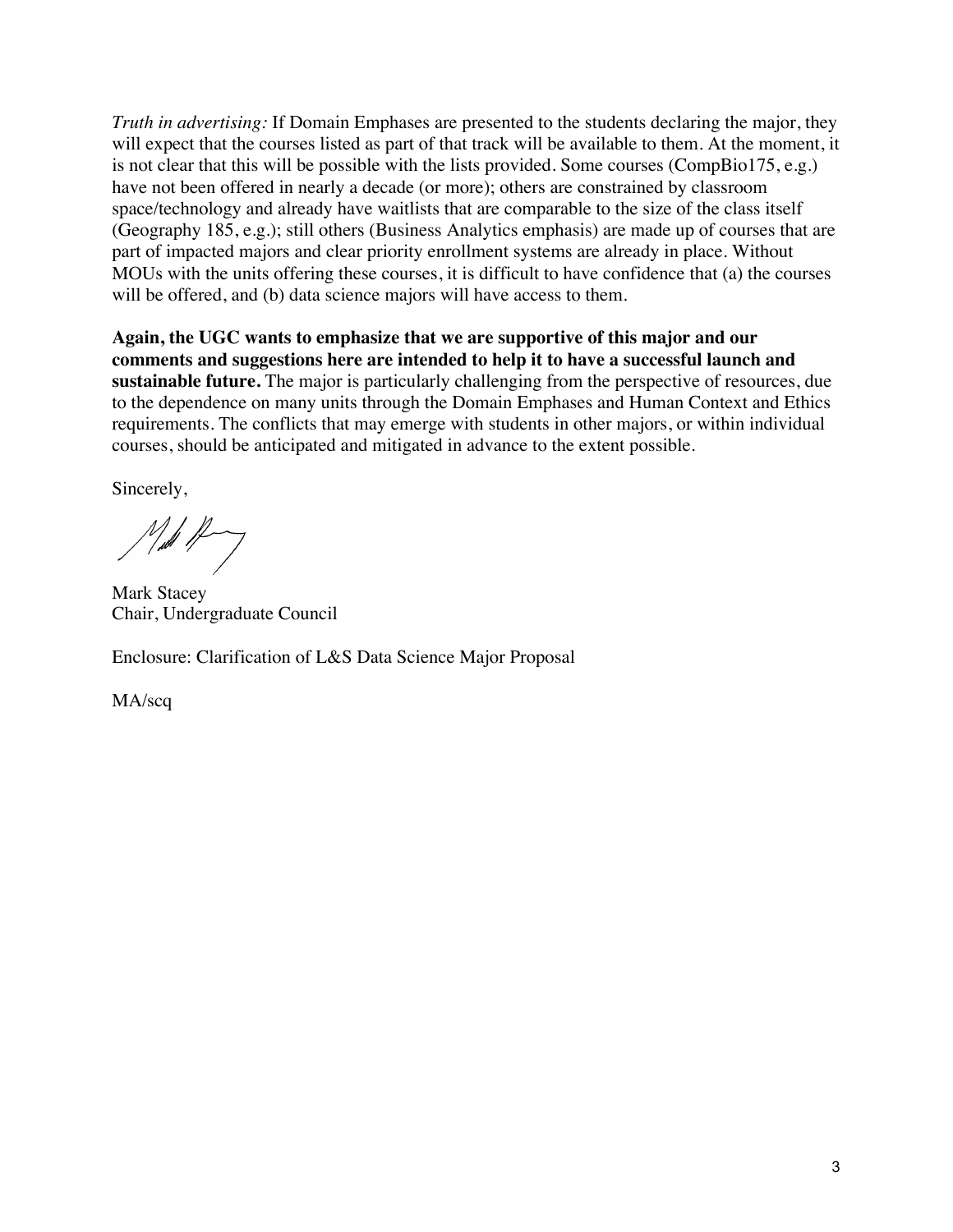## **Clarification of L&S Data Science Major Proposal**

This document serves be responsive to the concerns in the original proposal (submitted to L&S Executive Committee on September 28, 2017) raised by the Academic Senate Undergraduate Council (UGC) and in doing so to clarify certain specifics of the proposed major. The (unhighlighted) text is extracted from the original proposal, (removing treatment of the numerous issues surrounding the major that were requested for the L&S Executive Committee process and for the OPA process.) Further clarification or modifications to the text of the proposal are highlighted (as here) to better serve the needs of the UGC. In particular, this document sharpens the draft Domain Emphases based on input received in the process and designates certain specifications on the use of HCE courses based on UGC input.

Throughout the clarification of the major the recursive set of prerequisites are explicitly called out, so that none are "hidden". This issue was of leading concern in the faculty-driven process of formulating such an integrated major, discussed at great length in faculty committees, and attended to repeatedly. Further clarification, as suggested, is valuable to students, advisors, departments, and approval committees. Prerequisite demands is complicated by the varying nature of prerequisites within existing programs, but managed here with careful selection of courses. Within each of the building blocks of the program, pathways to completion are present with no prerequisites beyond those explicitly called out in the major, while also retaining pathways with a small number of additional prerequisites that are naturally present in the programs of students with the interest represented by the pathway. Hence the major offers multiple pathways for students with varying degrees of preparation.

Templates of 4, 3, and 2 year programs are "fleshed out" with examples drawing from particular Domain Emphases, showing both that the program and the prerequisites are comfortably satisfied and how selection of Computational and Inferential Depth courses can resonate with Domain Emphasis selection.

All Domain Emphases have been culled and analyzed from the viewpoint of intellectual coherence, prerequisite chains, accessibility, and excellence. Addressing the concerns raised by the UGC has improved both presentation and content of these elements. All DEs identify a lower division (required) entry point and a cohesive list of upper division courses that develop the theme of the particular emphasis with few external requirements.

The principles above guide the formation of the emphases, rather than rigid adherence to a formula, such as exactly one lower division entry point and 35 upper division courses. For example, in 19 of the 27 DEs, a single lower division entry is natural and is specified. However, in some, e.g., Ecology and Environment and Geospatial Information and Technology, our current upper division courses draw loosely upon a suite of introductory courses, so picking only one for data science students would be artificial. For some DEs, better alignment will arise as result of the consideration of the data science proposal; for example, certain Sociology courses currently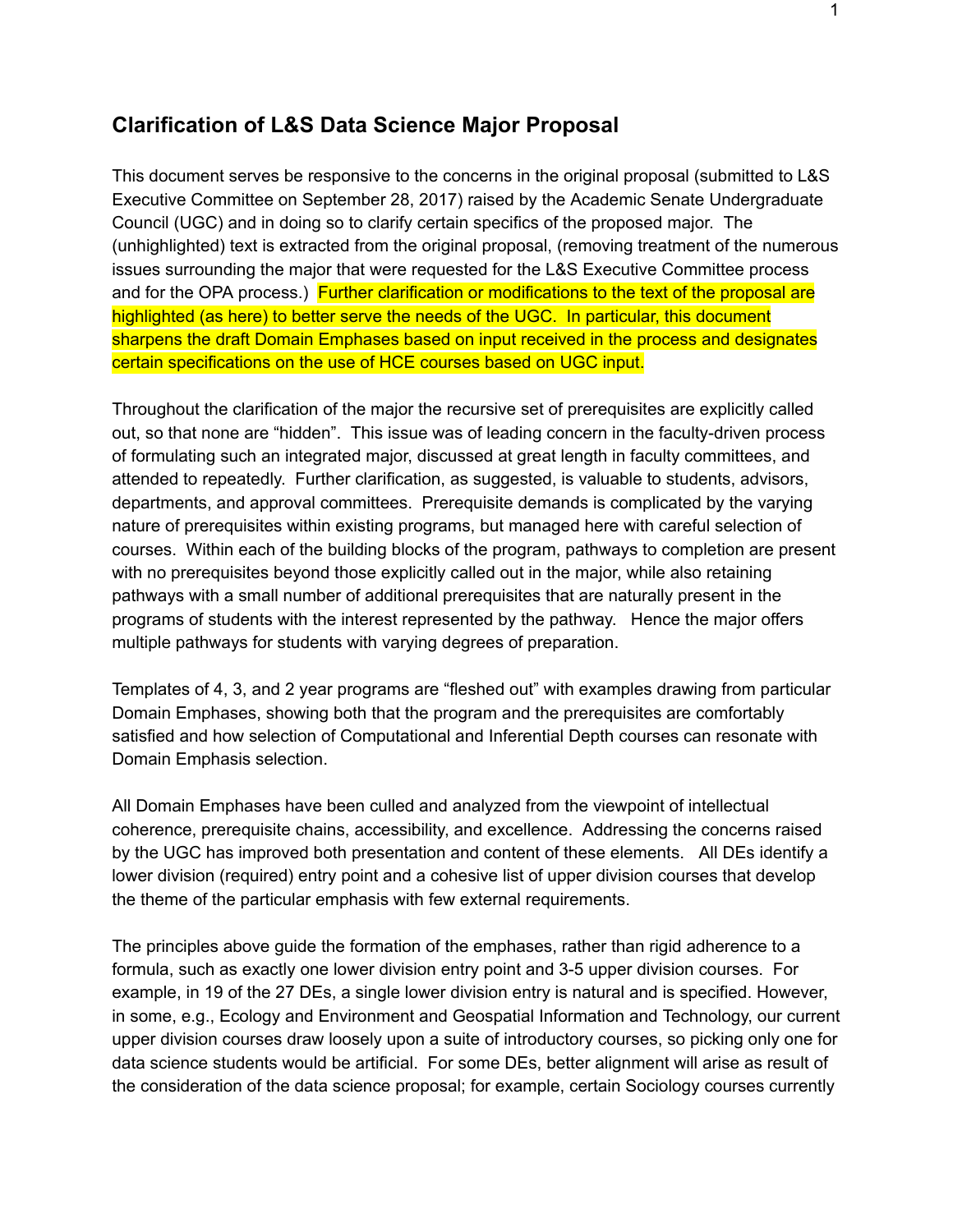require SOCIOL 1 or SOCIOL 3, but SOCIOL 5 is becoming established and is likely to be more suited for Data Science students. This issue will be resolved through consultation with the department and further curation of the lists, so the more flexible option is retained here.

For 17 of the DEs the upper division list is 47 courses; seven have 8 or 9, three have longer lists. Generally, course prerequisites are limited to the entry course and at most one upper division course that is also in the DE, so satisfying the prerequisite completes the DE. In a few cases, a course that is particularly relevant to the domain, say Terrestrial Hydrology in Ecology and Environment, has additional lower division prereqs (e.g., Physics 7A or Chem 1A), so it is included along with alternatives that are free of such requirements. In a few cases, a course with a particular upper division prerequisite outside the DE is included in the list because it would not be reasonable to prevent the student with that additional background the option of utilizing that course in the DE. In the three DEs with longer lists (Quantitative Social Science, Social Welfare, Health, and Poverty, Inequalities in Society) a broad set of courses address either different facets of the issue or common facets from different perspectives. Offering those variations is a distinct benefit to the student. A much greater concern is the two DEs with 4 upper division courses, as the scarcity of offerings can make it difficult for the student to complete the requirement. However, additional appropriate options are not yet available in our course offerings and the emphases are of value to students.

We have adopted the UGC suggestion to divide the current HCE options into a set of four that are available in all DEs, while the remaining three are available selectively in DEs where they are most directly relevant. When created, the new Data 104 course would add another, universal option. It remains to be seen whether benefit to students merits the additional administrative complexity of this restriction. The issue of funneling students into a single HCE offering is of considerable debate. Generally, there has been strong support for drawing on Berkeley's broad and deep intellectual resources on the social, political, economic, and human implications of technology in providing HCE offerings - and concern that there would be "one view" offered to students. The current HCE offerings are taken very seriously by their offering units - and two have been created just this semester by renowned faculty. Prof. Cathryn Carson teaching STS C100 / ISF C100G / HIST C182 Introduction to Science, Technology, and Society: Human Contexts and Ethics of Data and Prof. Deirdre Mulligan is teaching INFO 188 Beyond the Data: Humans and Values. All the HCE courses are in high demand<sup>1</sup> and it remains to be seen whether they can be increased in size while retaining high quality. They certainly can be increased in number and variety. At this stage it is premature - and probably unadvised - to suggest that any one of these, or the additional one in progress, is "the default course" to satisfy this requirement.

<sup>1</sup> A table of past enrollments is provided in the proposal. This term in the first time offerings, 43 students are in Info 88 and 54 in History c182.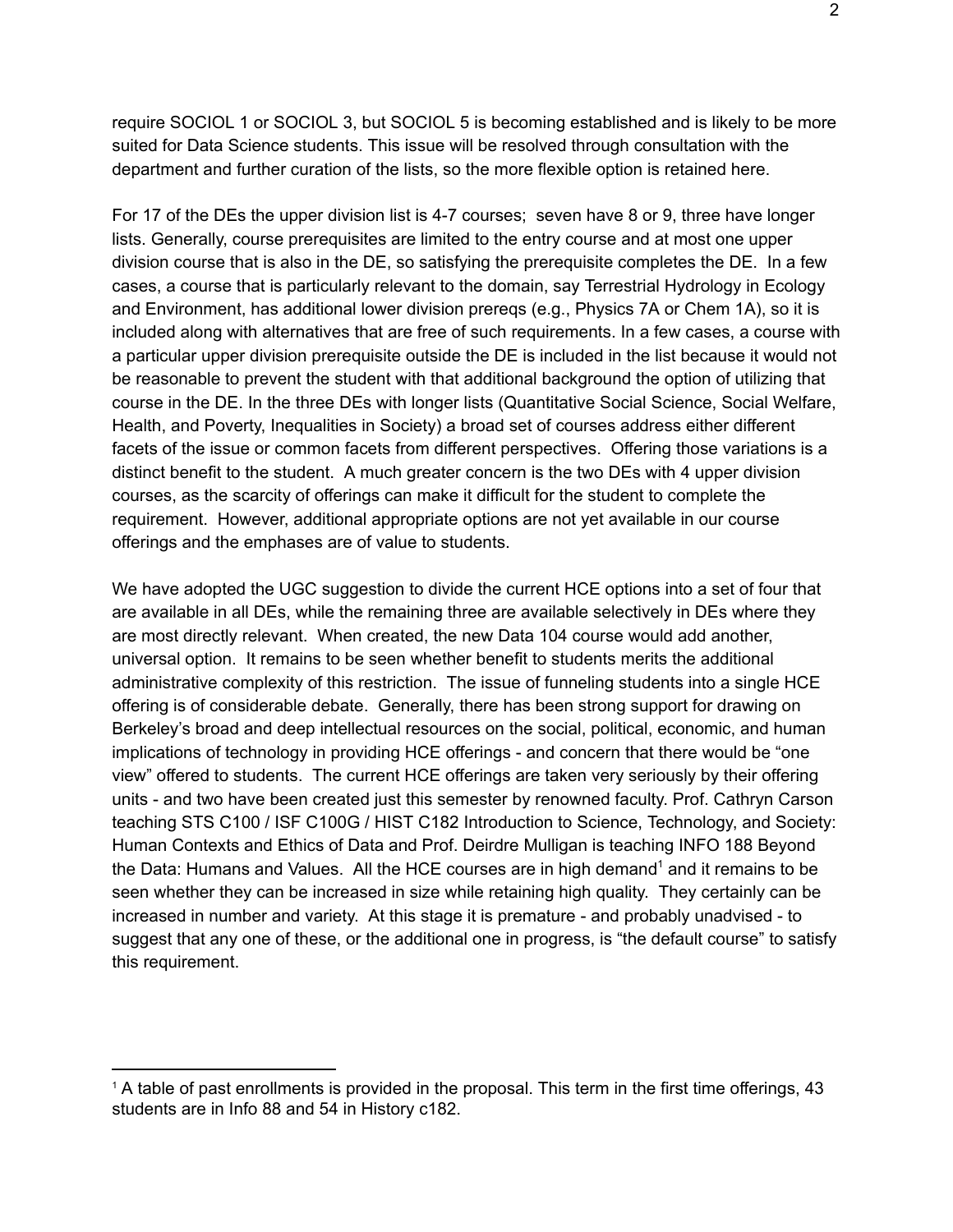# <span id="page-9-0"></span>Salient Features of the Data Science BA



The major program is designed to provide integrative course experiences in the lower division and upper division, as well as the technical depth in computation and inference required for students to engage in data science upon graduation. The design leverages the wealth of existing courses at Berkeley, while bringing in an essential set of new courses to connect those existing resources in a systematic, intellectually coherent, and logistically feasible manner.

Students are permitted flexibility in choosing an area of emphasis, which may be a domain of data-intensive discovery, a theoretical area, or an integrative intellectual thread. Its flexible structure permits students primarily interested in the systems, mathematics, application, or contextualization of data science to carry out individualized paths of study. The emphases are designed to permit exposure to the ways of thinking of a domain and are not limited to courses that focus on data analytics. It is important for the student to learn to form the bridges between. One of the three courses in the Domain Emphasis is a lower division course; this is typically needed to satisfy prerequisites of the upper division courses in the Emphasis; it will typically satisfy a College or University breadth requirement and starts the entering student considering possible Domains of Emphasis early in their studies.

With the recent introduction of data science courses and the broad array of existing courses that support this integrative major, students could declare and complete the major today, without further course development. However, with the major in place, it will be very desirable to develop at least two additional upper division courses that are particularly tailored to data science students. One of these (Data 102) will be a machine learning course that builds directly on earlier parts of the program and focuses on the theory and application most relevant to modeling and decision making. The other (Data 104) will draw together a range of human and societal reflections most relevant to data science as a broad field of application.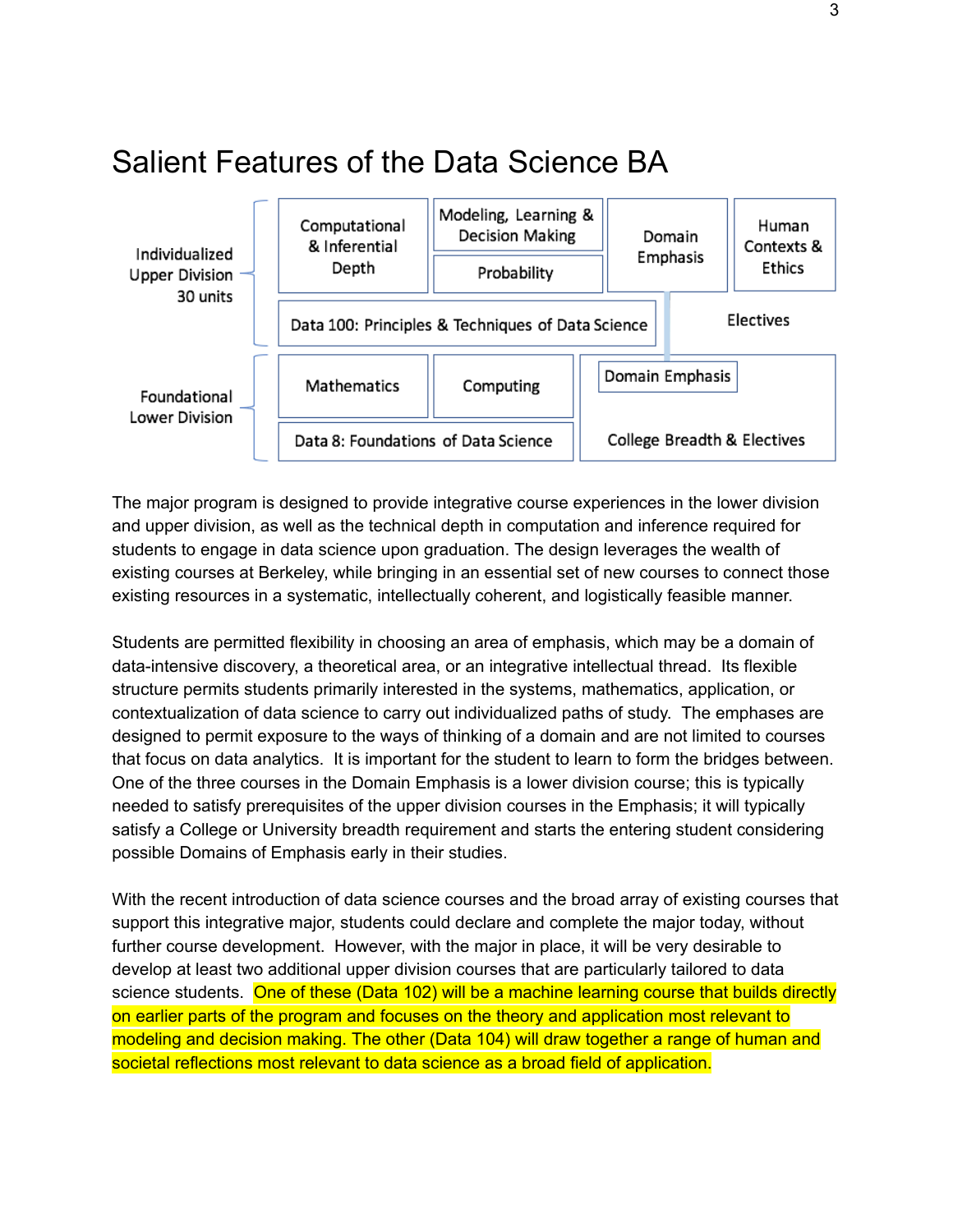**Governance:** A committee of faculty from multiple departments will be formed at the Data Science Divisional level to oversee the major, review the integration of its course offerings, curate its course lists, liaise with other units, programs, and majors, provide a focal point for addressing student and institutional issues, and perform other curricular and administrative tasks. In particular, this committee will curate the domain emphases.

Anticipating that existing programs will introduce courses and sequences that would serve well as additional Domain Emphases, a systematic petition process will be provided by which compelling student petitions are generalized to form new, curated lists. This process will involve advising staff and the governance committee. This will avoid students selecting courses that do not form a coherent emphasis. There is considerable precedent for this approach on campus in the highly popular Cognitive Science, Political Economy and new and recently approved Global Studies majors.

# <span id="page-10-0"></span>Lower Division Requirements (25+ units)

- [4] Foundations of Data Science (CS/Info/Stat C8)
- $\bullet$  [8 ] Calculus (Math 1A/B or equivalent)
- $\bullet$  [4] Linear Algebra (Math 54 or EE 16A/16B)
- $\bullet$  [2+] Program Structures (CS 88 or CS 61A or E7)
- [4] Data Structures (CS 61B)
- $\bullet$  [3+] Domain Emphasis: one course of an area of emphasis will typically be a lower division course (3+ units) and typically will serve to meet a College or University requirement.

# <span id="page-10-1"></span>Upper Division Requirements (30 units)

- [4] Principles and Techniques of Data Science Data 100,
- [4] Probability (1 of *Stat 140*, or Stat 134 or EE 126 or IEOR 172)
- [4] Modeling, Learning and Decision-Making (1 of *Data 102*, CS 189, Stat 154, IEOR 142)
- $\bullet$   $[7+]$  Computational and Inferential Depth see description and course list
- $\bullet$  [3+] Human Contexts & Ethics see description and course list
- $\bullet$  [7+] Domain Emphasis see description and course list

The combination of courses must comprise at least 30 units, i.e., at least one additional unit must be taken in one of the latter three categories, and no course may be counted in more than one category<sup>2</sup>

 $^2$  In a few cases a course we find that a course providing computational and inferential depth in a manner broadly valuable to data science students is also an integral part of a domain emphasis. Permitting such flexibility simplifies administration of the major and permits broader student choice.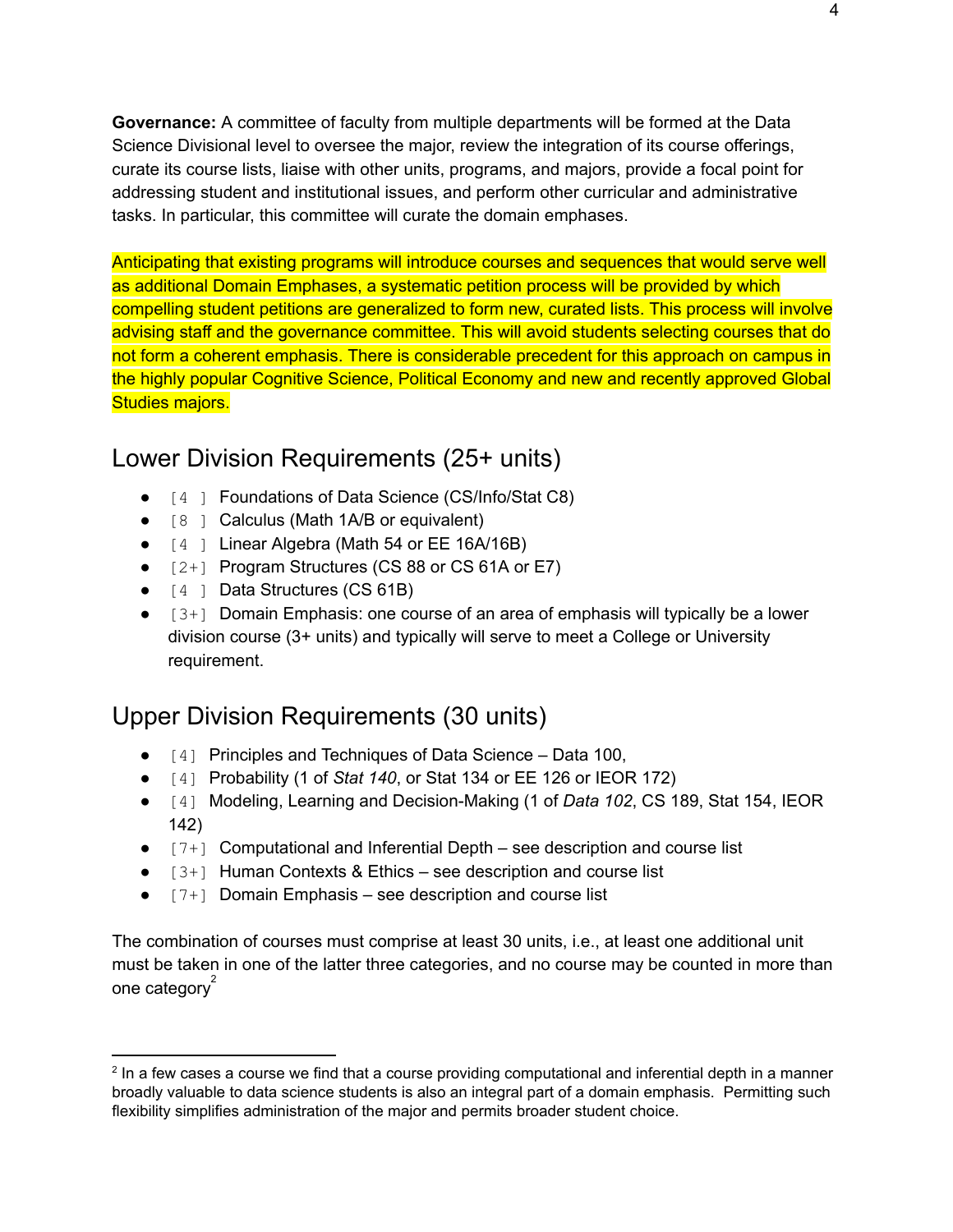Preliminary course lists are provided here. They are expected to evolve with time through governance processes as the presence of the major and its constituent courses stimulates other curricular innovations. (Please see the governance section above.) Final determination of course lists may depend on departmental willingness to accommodate data science students. Negotiating such arrangements prior to major approval would be premature. Outside the departments of the group major, departments represented in course lists are generally also interested in having the minor available to their students. Thus, it is reasonable to expect a climate of reciprocity and collaboration, where we work together for the benefit of students generally. Again, this model has been successful at scale in Cognitive Science, Political Economy and Global Studies. It reflects the stronger sense of working together that is central to Berkeley's future.

The typical upper division program, once the two additional courses are developed, will include Data 100, Stat 140, Data 102 for Modeling, Learning, and Decision Making, and Data 104 for Human Contexts and Ethics. However, in place of Data 102, students with particular computer science interests may elect CS 189 (with CS 70 and Math 53). Similarly, those with a Statistics interest may elect STAT 154 (with STAT 135), or with an Operations Research bent, IEOR 142 (with IEOR 165 or an equivalent course in Statistics). The earliest cohorts will need to pursue these options. (Approximately 900 students a year are taking one of these courses recently.) Recognizing that some pathways through the major may require an additional course to meet prerequisites is another reason the major is kept to the minimum allowable for the Group Major, 30 upper division units. The forthcoming Human Contexts and Ethics course is not expected to introduce any issues in meeting prerequisites, and none of the existing HCE courses have any prerequisites.

Summary of prerequisites (from guide.berkeley.edu) for current courses serving the central pillar of the major.

- Data 100 (CS/STAT C100): CS/INFO/STAT C8 or ENG 7; and either CS 61A or CS 88. Corequisite: MATH 54 or EE 16A
- STAT 140: CS/INFO/STAT C8 and one year of calculus at the level of Math 1A-1B or higher. Co-requisite: Math 54, EE 16A, or equivalent linear algebra course
- STAT 134: One year of calculus
- EE 126: CS 70 preferred but not required. Familiarity with linear algebra
- IEOR 172: Students should have a solid knowledge of calculus, including multiple variable integration, such as Math 1A-1B or 16A-16B, as well as programming experience in Matlab or Python
- CS 189: Math 53 and 54; CS 70 or consent of instructor
- STAT 154: Math 53 and 54 or equivalents; STAT 135 or equivalent; experience with some programming language. Math 55 or equivalent exposure to counting arguments is recommended but not required. (This may be changed to allow just STAT 140.)
- IEOR 142: IEOR 165 or equivalent course in statistics. Prior exposure to optimization is helpful but not strictly necessary. Some programming experience/literacy is expected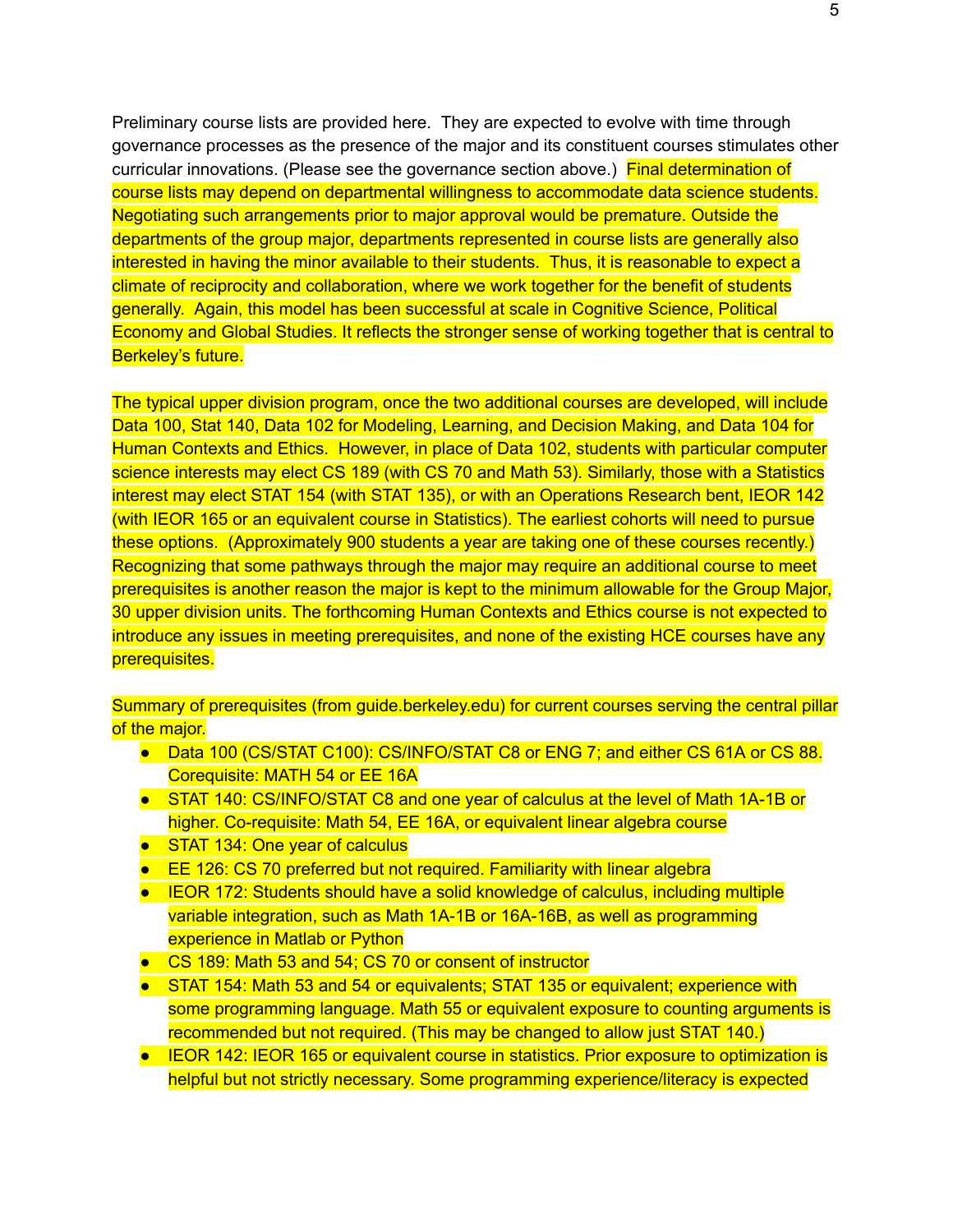**Grandfathering:** To better support current students interested in declaring the major, for 5 semesters following approval of the major the Data 8 requirement will be viewed as fulfilled by either of the following course pairs: Stat  $13\frac{1}{5}$  + CS 61A, Stat 20 or 21 + CS 61A. The Data 100 requirement is viewed as fulfilled by the topics course CS194-16 Introduction to Data Science or by STAT 133 + STAT 135 + CS 61A. The inclusion of existing courses as options to fulfill specific major categories handles the remaining issues of phasing in the new major. Thus, assuming the major is approved Spring 2018, these measures will terminate Spring 2020.

#### <span id="page-12-0"></span>Computational and Inferential Depth

A student will be required to take two courses comprising 7 or more units from a list of advanced courses providing computational and inferential depth (C&ID) beyond that provided in Data 100 and the lower division. It is recognized that, currently, some of these courses have prerequisites that are not formally within major, so for some combinations a student may need to use electives to complete those. However, many options are available that do not place such demands. And efforts will be made (with the offering departments) to re-examine the prerequisites of the CID courses to increase the number of paths that do not require such additional courses.

The following provides the initial list of C&ID courses. The list will be curated by the governance committee and updated as course offerings evolve. Where present, prerequisites beyond those required in the major are shown in brackets, with recursive expansion. The choice of C&ID courses will influence how a student elects to fulfill lower division requirements, in particular whether Math 54 or EE 16A/B is used for linear algebra. Advising staff will need to understand and convey these dependencies. These will be documented clearly and communicated to students early on to ensure a feasible and timely path to degree.

For several of the C&ID courses, prerequisites are expected to be streamlined as the major matures. Importantly, Statistics has already adjusted its upper division prerequisites to so that STAT 140 can be utilized in place of 134 (that change has not yet propagated to guide.berkeley.edu). With some additional course development, this process can continue as the major comes fully into being. In particular, data science students will have the probability portion of CS 70 (Discrete Mathematics and Probability Theory) from other courses, needing only the discrete math portion. Similarly, since CS 61C is a required part of the CS and EECS majors, it is frequently a prerequisite for upper division courses, although some of those courses depend on only a portion of the material covered in CS 61C. And likewise, most upper division statistics courses assume STAT 134 and 135, but these are expected to be streamlined to allow greater access for data science majors. The governance committee for the Data Science major will continue to work with the relevant departments to help make these changes possible.

<span id="page-12-1"></span>Course List: Computational and Inferential Depth (C&ID)

- CS 161. Computer Security (4 units) **[CS 61C, CS70 or Math 55]**
- CS 162. Operating Systems and Systems Programming (4 units) [CS 61C, CS 70]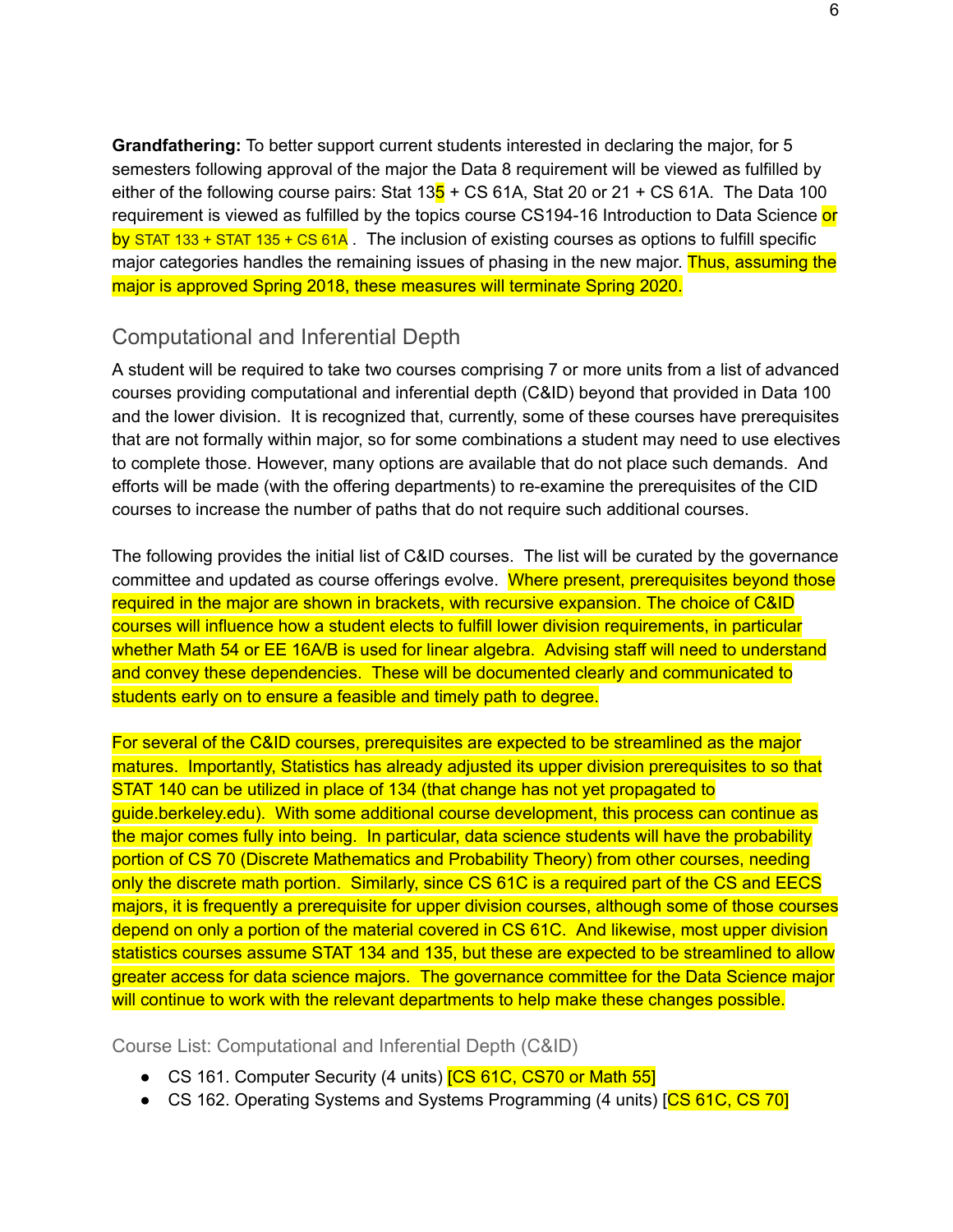- CS 164. Programming Languages and Compilers (4 units) **[CS 61C]**
- CS 168. Introduction to the Internet: Architecture and Protocols (4 units) **[CS 162]**
- CS 169. Software Engineering (4 units) ) **[CS 61C, CS 70 or Math 113]**
- CS 170. Efficient Algorithms and Intractable Problems (4 units) **[CS 70]**
- CS 186. Introduction to Database Systems (4 units) **[CS 61C]**
- CS 188. Introduction to Artificial Intelligence (4 units) [CS 70]
- EECS 127. Optimization Models in Engineering (4 units) **[EE 16A/B or consent]**
- EE 120. Signals and Systems (4 units) **[EE 16A/B]**
- EE 123. Digital Signal Processing (4 units) **[EE 120, EE 16A/B]**
- EE 129. Neural and Nonlinear Information Processing (4 units) **[EE 120, EE 16A/B]**
- ESPM 174 Design and Analysis of Ecological Research (4 units)
- IEOR 115 Industrial and Commercial Data Systems (3 units)
- IEOR 135 Applied Data Science with Venture Applications (3 units)
- INFO 159 Natural Language Processing (3 units) **[CS70 or Math 55]**
- INFO 190-1 Introduction to Data Visualization (3 units)
- NUC ENG 175 Methods of Risk Analysis (3 units)
- PHYSICS 188. Data science and Bayesian statistics (4 units) (pending COCI approval)
- STAT 135. Concepts of Statistics (4 units)
- STAT 151A. Linear Modelling: Theory and Applications (4 units) **[STAT 135]**
- STAT 152. Sampling Surveys (4 units)
- STAT 153. Introduction to Time Series (4 units)
- STAT 158. The Design and Analysis of Experiments (4 units) **STAT 135 concurrently**
- STAT 159. Reproducible and Collaborative Statistical Data Science (4 units) **[Currently** STAT 133, 135, to be revised]

# <span id="page-13-0"></span>Human Contexts and Ethics

Students will be required to take one course from a curated list of courses that establish a human, social, and ethical context in which data analytics and computational inference play a central role. The purpose of this requirement is to equip the student with an understanding of the human and social structures, formations, and practices that shape data science activity (such as data collection and analysis, data stewardship and governance, work to ensure privacy and security, deployment of data in societal or organizational settings, decision-making with data, engagements of data with justice, practices of data ethics) and to allow them to gain experience and practice with modes of critical thinking, reflection, and engagement with these experiences and the choices involved.

While the set of options available to Berkeley students to fulfill this requirement are varied, there is a need for additional seats to meet the likely demand. There are also sets of shared issues that show up in diverse contexts around the ethics of data, algorithmic development, acquisition, communication, and decision-making. As the major develops, an additional Data 104 course will be developed by faculty to address these aspects. This course will be developed by faculty with expertise in this area to address generalizable as well as domain-specific issues, in a way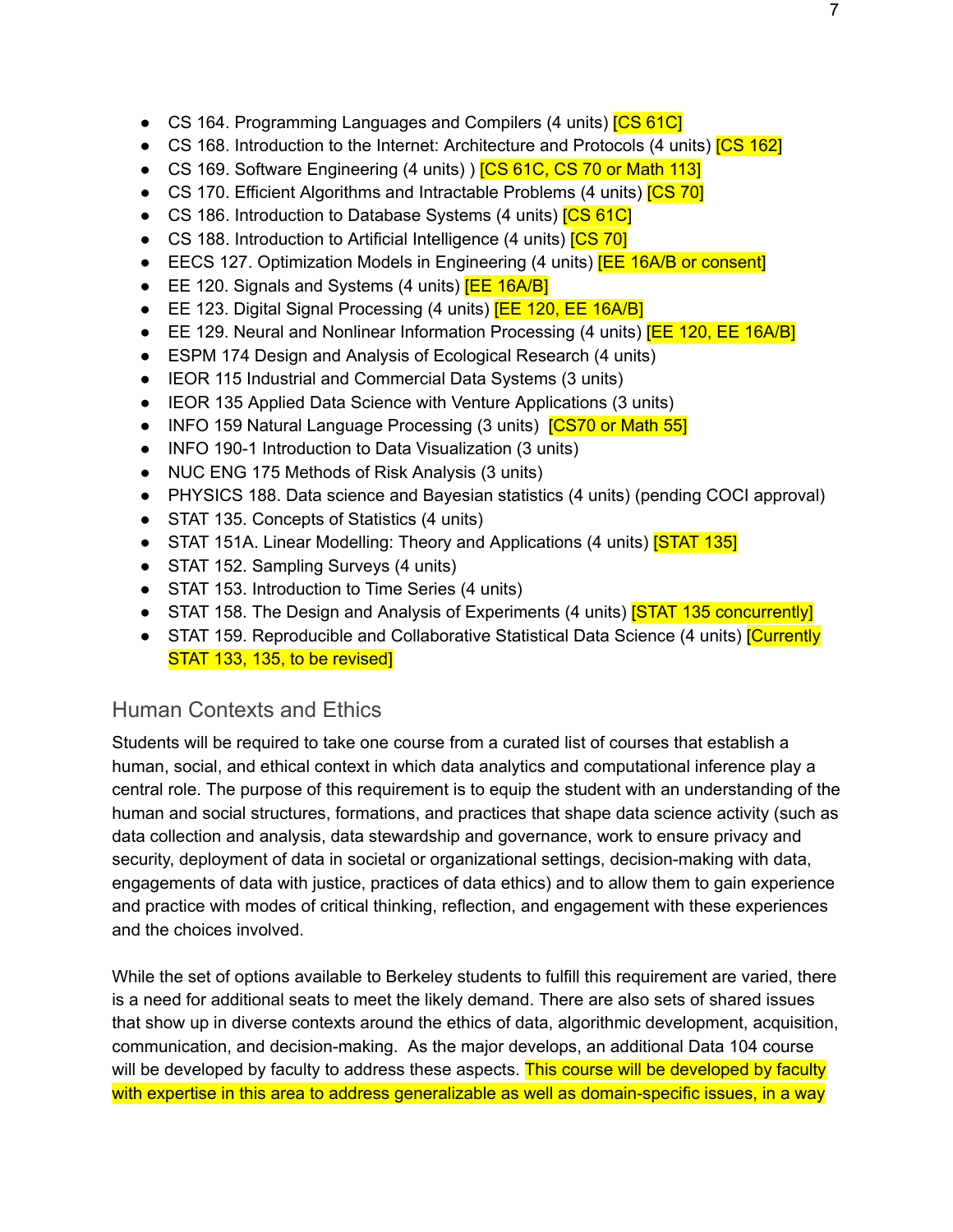that will lay a broad foundation for students across careers that may move between domains. It is expected that once Data 104 is developed, it will likely become the most common way of satisfying the HCE requirement. However, it will remain valuable to students to have other options available to them, allowing them to chose to draw from the wealth of relevant perspectives on these topics offered within Berkeley.

In order to be included on the list of courses that satisfy the HCE requirement, a course syllabus needs to give significant attention to data analytics (as at least one among several foci); to provide students access to structured forms of academic inquiry in the humanities, social sciences, or related professional fields; and to engage them in some form of reflective inquiry, writing, analysis, project work, or practice that surfaces questions of individual or societal choices and supports making reasoned ethical choices in complex situations. The governance of the major will include a process for reviewing class syllabi for inclusion on the HCE list.

The four courses on the main HCE course list below can be utilized with any domain emphasis. The three additional HCE courses can be used in conjunction with certain Domain Emphases, with exceptions by petition. It is hoped that as other departments expand their offerings in data science methods, they will adapt or develop courses to meet HCE criteria in relation to a Domain Emphasis in their area.

#### <span id="page-14-0"></span>None of these HCE courses have prerequisites.

#### Course List: Human Contexts and Ethics

- AMERSTD/AFRICAM C134. Information Technology and Society (4 units)
- INFO 188. Beyond the Data: Humans and Values (3 units)
- ISF 100J. The Social Life of Computing (4 units)
- STS C100 /ISF C100G / HIST C182. Introduction to Science, Technology, and Society: Human Contexts and Ethics of Data (4 units)

For certain Domain Emphases, additional HCE options are available:

- BIO ENG 100. Ethics in Science and Engineering (3 units)
- CY PLAN 101. Introduction to Urban Data Analytics (4 units)
- ESPM C167/PUB HLTH C160. Environmental Health and Development 4 units

#### <span id="page-14-1"></span>Domain Emphases

Domain Emphases are integral to the Data Science major. A Domain Emphasis may be a domain of data-intensive inquiry, a theoretical area, or an integrative intellectual thread. The student is permitted substantial flexibility in choosing an emphasis and courses within it. Each domain of emphasis will be defined by a list of courses, as described below. These courses need not come from a single department. We expect that faculty in various domains of data-intensive inquiry, theoretical foundations of data science, or its contextualization will contribute to the major by defining additional emphasis lists. This integrative aspect of the major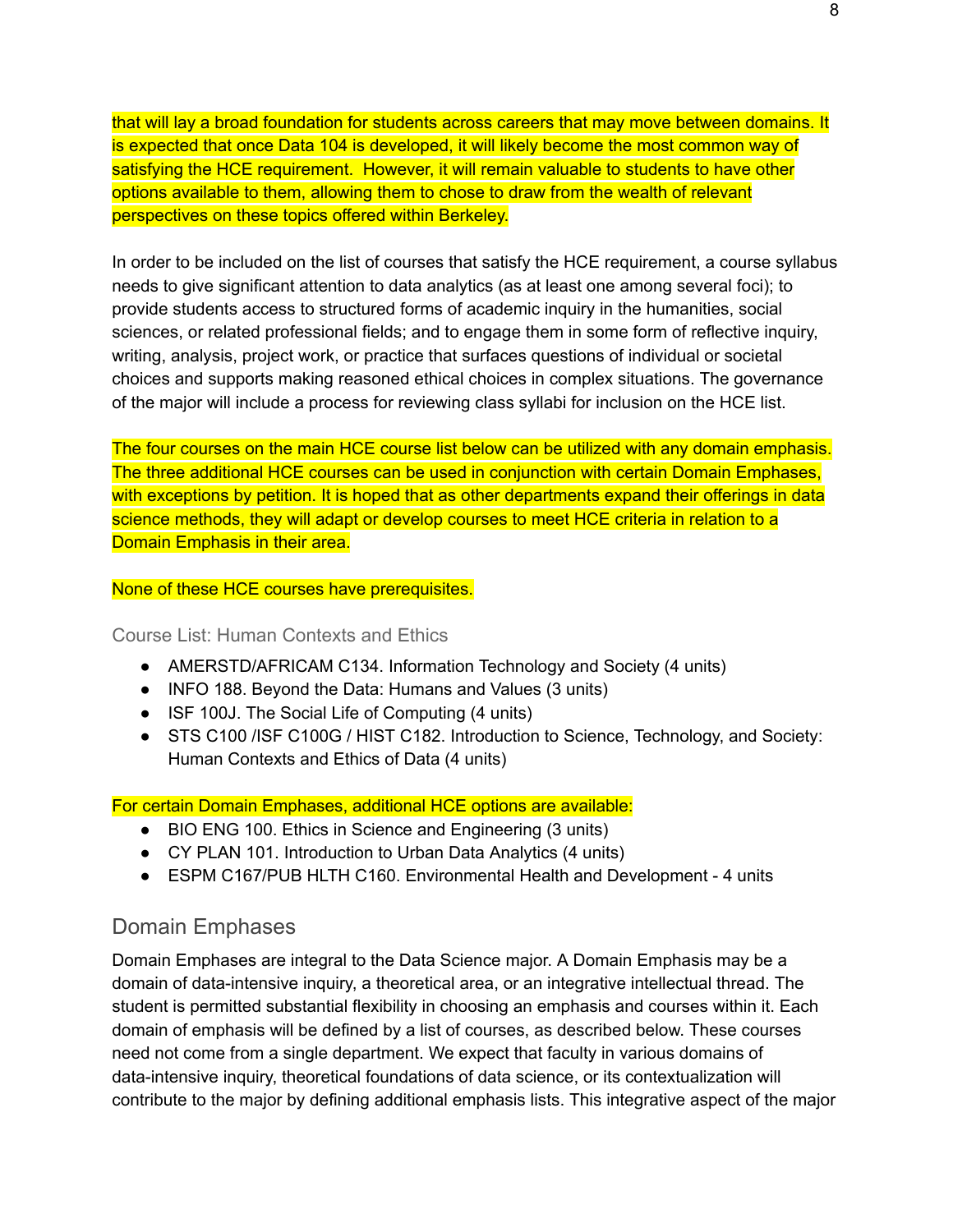is intrinsic the field and naturally brings many parts of the university into relationship with Data Science.

An emphasis will typically be a focused topic; it is roughly half of a minor. A well-formed emphasis is not limited to courses that are intended to be specifically for data science. Rather, they should bring the data science student into the context of a domain. That may involve understanding the vocabulary, methods of study, theoretical foundations, or cultural outlook of the domain. The student needs to become able to build the bridges with data science in carrying out the emphasis, rather than expecting each course to do it for them.

A domain emphasis will typically draw from four or more courses so that it is resilient and does not require coordinated course scheduling, i.e., the student should have ample opportunity to complete two upper division courses. The more frequently offered, the shorter the domain list needs to be and vice versa. The governance of the major will include a process for introduction of new Domain Emphases and periodic review of Domain Emphasis lists.

The DEs shown below have been further curated since the original proposal, and prerequisites for each course are explicitly stated here. Those DEs that most naturally accommodate additional HCE courses are designated by the line

#### **HCE add: <courses>**.

Courses that are currently available only to students in an established major have been removed. No DE course has an upper division prerequisite chain within the DE longer than one course. 3

Domain emphases are rooted in a lower division course, which is typically also a prerequisite for the advanced courses. *The lower division course (shown in bold) is a required element of the DE.*

For most DE's a single such course is specified. In cases where current naturally related upper division courses state a non-specific or one of several lower division entries, we have allowed the student to choose one from a short list, e.g., Ecology and Environment.

#### <span id="page-15-0"></span>Computational Biology Methods

- **● BIOLOGY 1A. General Biology (4 units)**
- CMPBIO 175. Introduction to Computational Biology and Precision Medicine (3 units) []
- MATH 127. Mathematical and Computational Methods in Molecular Biology (4 units) [Math 53, 55]

<sup>&</sup>lt;sup>3</sup> Although many such advanced courses relevant to DEs exist and would be of interest to data science students, students would have fulfilled the DE in meeting the prerequisites for such a course, so it would be an elective and there is no need to include it in the DE course list.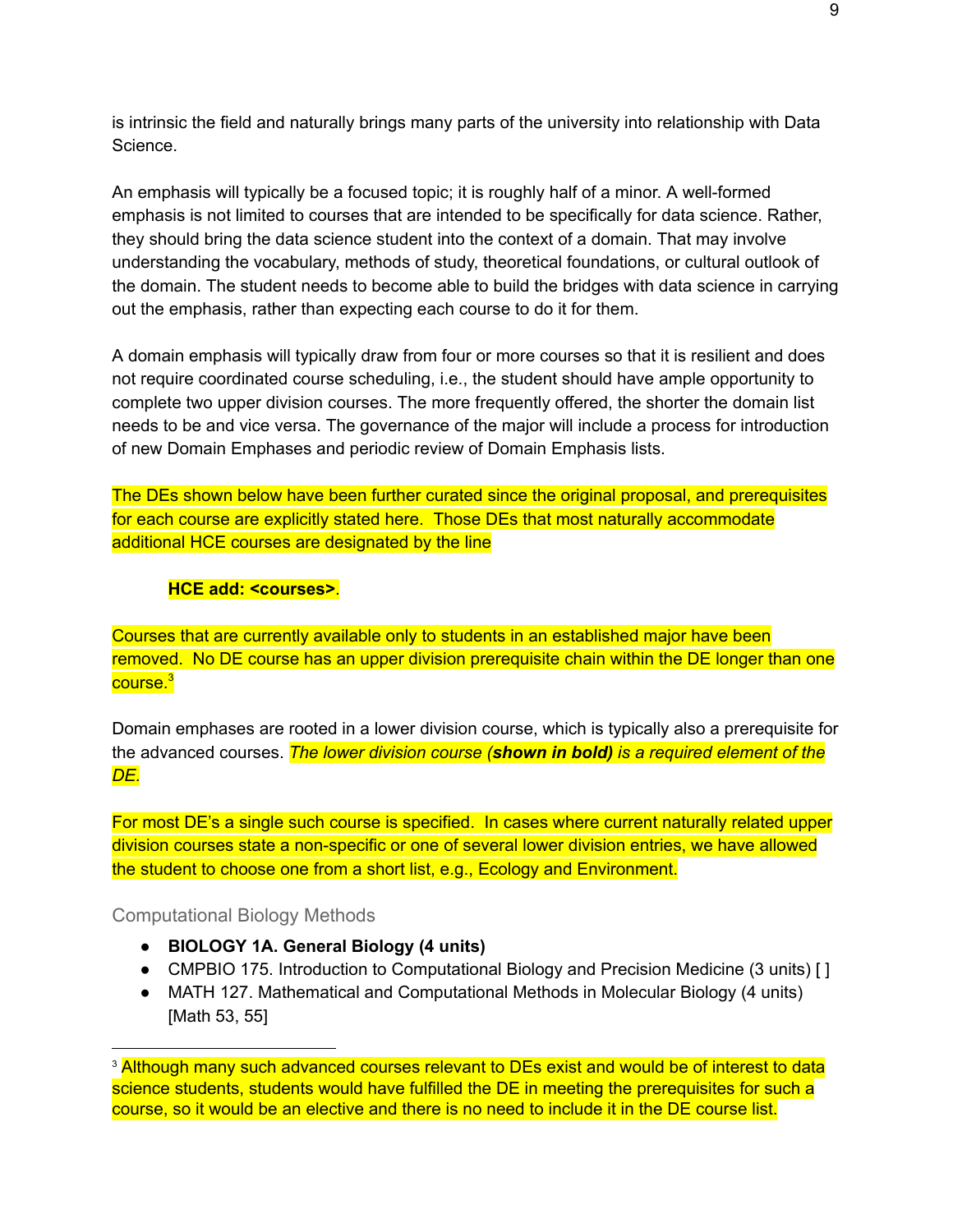- COMPSCI 176. Algorithms for Computational Biology (4 units) [CS 70, CS170]
- BIO ENG 131. Introduction to Computational Molecular and Cell Biology (4 units) [Bio 1A]
- BIO ENG 143. Computational Methods in Biology (4 units) [Math 53]
- BIO ENG 144. Introduction to Protein Informatics (4 units) [ ]

HCE add: BIO ENG 100, ESPM C167/PUB HLTH C160

<span id="page-16-0"></span>Computational Molecular Biology

- **● BIOLOGY 1A. General Biology (4 units) 4**
- MCELLBI 102 Survey of the Principles of Biochemistry and Molecular Biology (4 Units) [BIO 1A]
- MCELLBI 104. Genetics, Genomics and Cell Biology (4 units) [MCELLBI 102]
- MCELLBI 132. Biology of Human Cancer (4 units) [MCELLBI 102]
- MCELLBI 140. General Genetics (4 units) [BIO 1A]
- MCELLBI/PLANTBI C148. Microbial Genetics and Genomics (4 units) [MCELLBI 102]
- MCELLBI 143. Evolution of Genomes, Cells and Development (3 units) [MCELLBI 102]
- MCELLBI 149. The Human Genome (3 units) [MCELLBI 104 or 140]

HCE add: BIO ENG 100, ESPM C167/PUB HLTH C160

<span id="page-16-1"></span>Human Biology

- **● BIOLOGY 1A. General Biology (4 units)**
- MCELLBI 50. Immune System and Disease (4 units) [remove, chem]
- INTEGBI 131. General Human Anatomy (3 units) [Bio 1A, Bio 1B or Chem 1A]
- INTEGBI 132. Survey of Human Physiology (4 units) or MCELLBI 136. Physiology (4 units) [INTEGBI 131]
- INTEGBI 164. Human Genetics and Genomics (4 units) [Bio 1A, 1B]
- MCELLBI 160. Cellular and Molecular Neurobiology (4 units) [1A, co-req Physics 8AB]
- MCELLBI 165. Neurobiology of Disease (3 units) [MCELBI 160]

## HCE add: BIO ENG 100, ESPM C167/PUB HLTH C160

<span id="page-16-2"></span>Population Health and Environment

- **● BIOLOGY 1A. General Biology (4 units)**
- DEMOG 110. Introduction to Population Analysis (3 units) [ ]
- ESPM C103 / INTEGBIO C156. Principles of Conservation Biology (4 units) [Bio 1A]
- PUB HLTH 150A. Introduction to Epidemiology and Human Disease (4 units)
- ESPM 108B. Environmental Change Genetics (3 units) [Bio 1A]

<sup>4</sup> Please note, all DEs start with **the** required lower division course, **shown in bold**. Upper division courses have numbers 100 or larger. Where multiple lower division entry points are options, it is called out explicitly.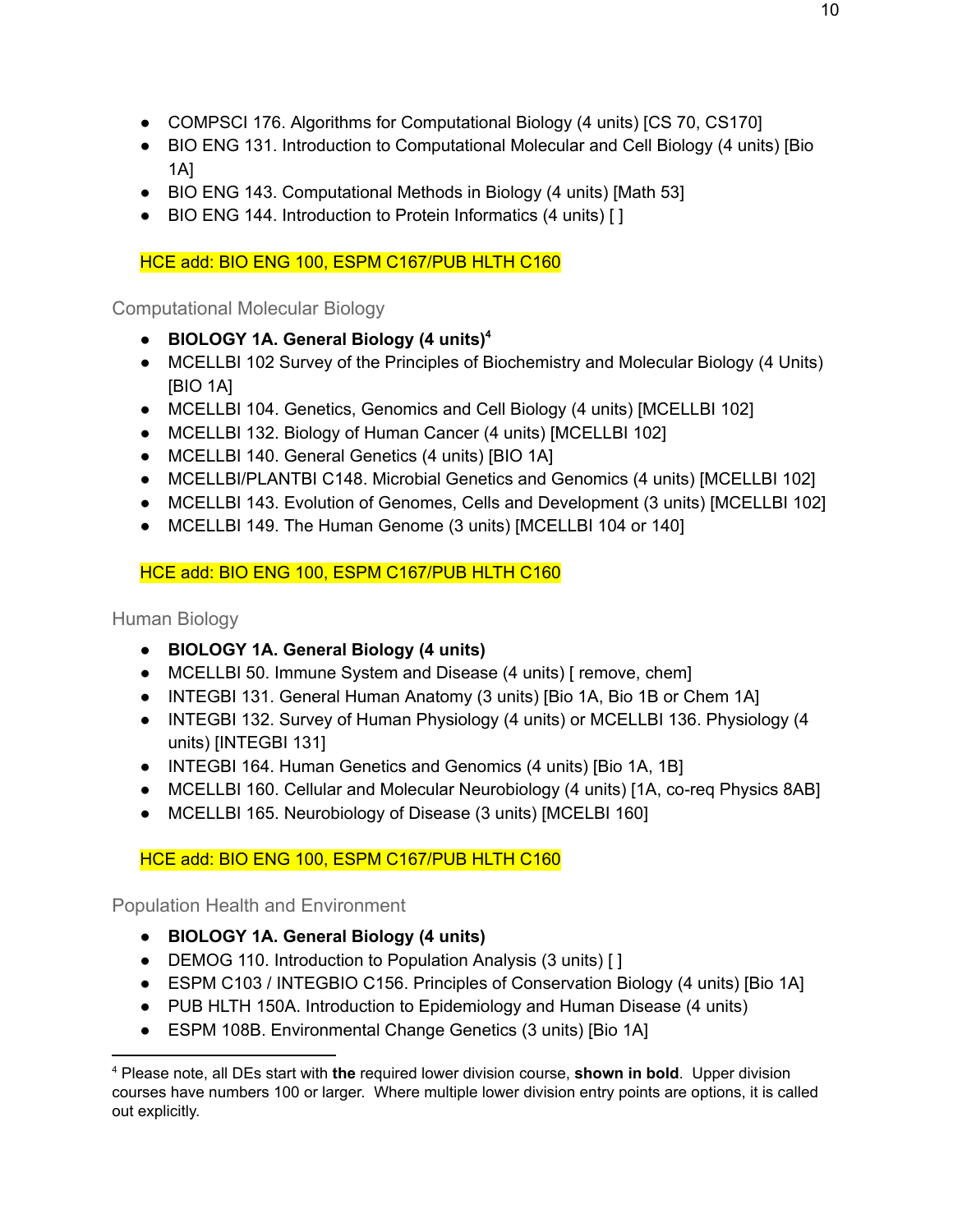- ESPM 111. Ecosystem Ecology (4 units) [Bio 1A]
- INTEGBI 153. Ecology (3 units) [Bio 1A]
- INTEGBI 170LF. Methods in Population and Community Ecology (3 units) [INTEGBI 153]

HCE add: BIO ENG 100, ESPM C167/PUB HLTH C160, CY PLAN 101

<span id="page-17-0"></span>Toxicology and Disease

- **BIOLOGY 1A. General Biology (4 units)**
- NUSCTX 110. Toxicology (4 units) [Bio 1A]
- NUSCTX 121. Computational Toxicology (3 units) [Bio 1A]
- NUSCTX 160. Metabolic Bases of Human Health and Diseases (4 units) [Bio 1A]
- PUB HLTH 150A. Introduction to Epidemiology and Human Disease (4 units)

#### HCE add: BIO ENG 100, ESPM C167/PUB HLTH C160

#### <span id="page-17-1"></span>Ecology and Environment

One of the following lower division courses<sup>5</sup>

- **● ESPM 2. The Biosphere (3 units)**
- **● ESPM 6. Environmental Biology (3 units)**
- **● ESPM 15. Introduction to Environmental Sciences (3 units)**
- **● GEOG 40. Introduction to Earth System Science (4 units)**
- **● ESPM/L&S C46. Climate Change and the Future of California (4 units)**
- **● ESPM 88B. Data Sciences in Ecology and the Environment (2 units)**

Upper division

- ESPM 100. Environmental Problem Solving (4 units) [ecology]
- ESPM 102B. Natural Resource Sampling (2 units) [ ]
- ESPM 102BL. Laboratory in Natural Resource Sampling (2 units) [ ]
- ESPM C104 / ENVECON C115. Modeling and Management of Biological Resources (4 units) [ ]
- EPS/ESPM C129. Biometeorology (3 units) [ ]
- GEOG C136/ESPM C130. Terrestrial Hydrology (4 units) [ Chem 1A, Physics 7A, or consent ]
- ESPM 157. Data Science in Global Change Ecology (3 units) [Data 8]
- ESPM C170 / EPS C183. Carbon Cycle Dynamics (3 units) [ ]
- ESPM/EPS C180 / CIV ENG C106. Air Pollution (3 units) [ Chem 1AB, Physics 7A, or consent ]

HCE add: BIO ENG 100, ESPM C167/PUB HLTH C160, CY PLAN 101

<sup>&</sup>lt;sup>5</sup> Please note, this DE is an example of where the student is best served by multiple lower division entry points, of which one is required.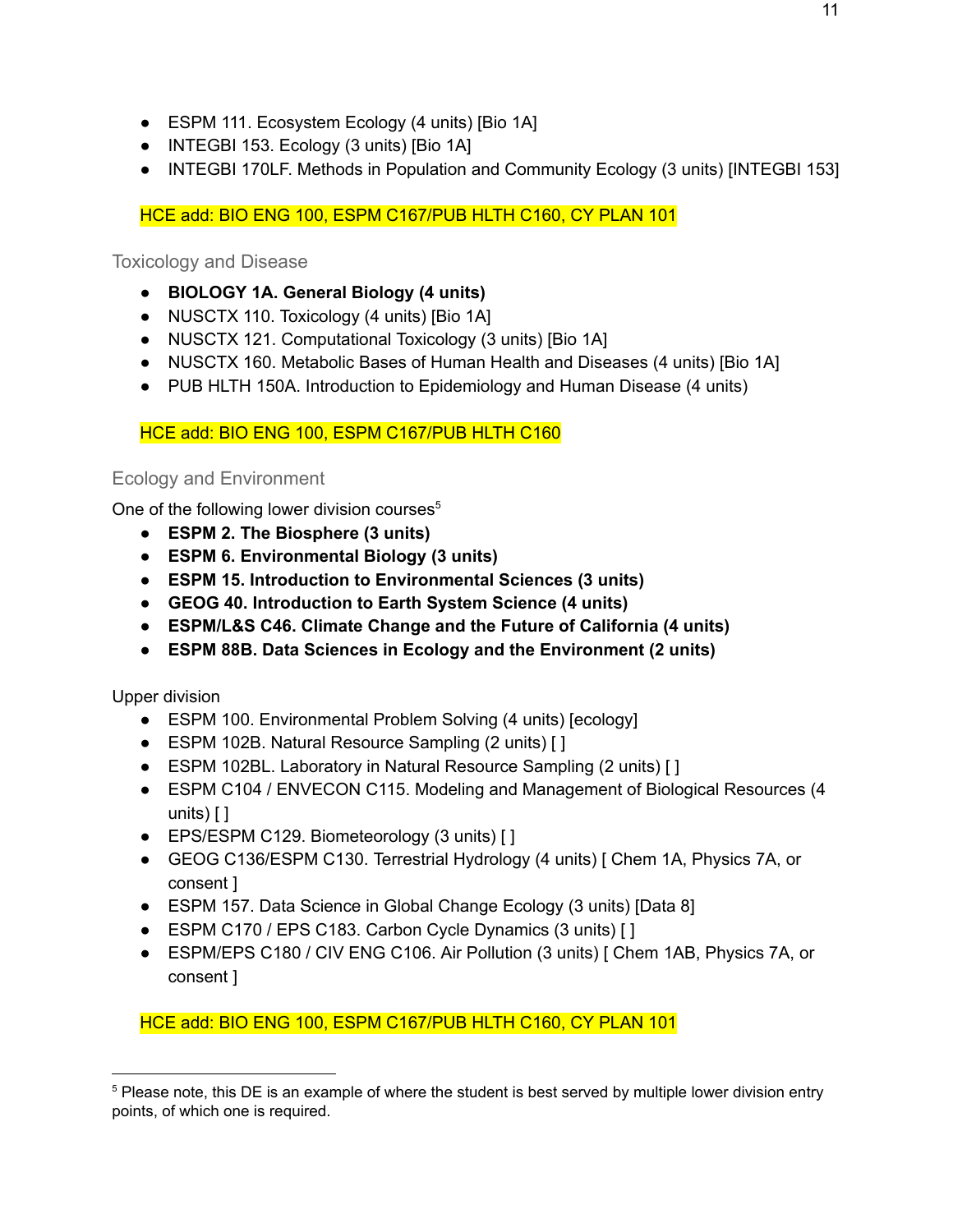<span id="page-18-0"></span>Evolution and Biodiversity

- **BIOLOGY 1A (4 units) and/or 1B (4 units)** depending on UD choices 6
- ESPM/INTEGBI C105. Natural History Museums and Biodiversity Science (3 units) [ ]
- ESPM 108B. Environmental Change Genetics (3 units) [Bio 1AB]
- ESPM 152. Global Change Biology (3 units) [ Bio ]
- INTEGBI 113L. Paleobiological Perspectives on Ecology and Evolution (4 units) [ ]
- INTEGBI 141. Human Genetics (4 units) **OR** INTEGBI 164. Human Genetics and Genomics (4 units)
- INTEGBI 160. Evolution (4 units) [1B] **OR** INTEGBI 167. Evolution and Earth History: From Genes to Fossils (4 units) [1AB]
- INTEGBI 161. Population and Evolutionary Genetics (4 units) [1AB]
- INTEGBI 162. Ecological Genetics (4 units) [1B]
- INTEGBI 172. Coevolution: From Genes to Ecosystems (4 units) [1A or 1B]

## HCE add: BIO ENG 100, ESPM C167/PUB HLTH C160

## <span id="page-18-1"></span>Environmental Economics

- **● ENVECON C1 / ECON C3. Introduction to Environmental Economics and Policy (4 units)**
- ENVECON 100. Microeconomic Theory with Application to Natural Resources (4 units)  $IC11$
- ENVECON C101 / ECON C125. Environmental Economics (4 units) [ENVECON 100]
- ENVECON C115 / ESPM C104. Modeling and Management of Biological Resources (4 units) [ ]
- ENVECON 141. Agricultural and Environmental Policy (4 units) [ENVECON 100]
- ENVECON 142. Industrial Organization with Applications to Agriculture and Natural Resources (4 units) [ENVECON 100]
- ENVECON 145. Health and Environmental Economic Policy (4 units) [ENVECON 100]
- ENVECON 147. Regulation of Energy and the Environment (4 units) [ENVECON 100]

## HCE add: ESPM C167/PUB HLTH C160, CY PLAN 101

#### <span id="page-18-2"></span>Geospatial Information and Technology

One of the following lower division courses

- **● ESPM 72. Introduction to Geographic Information Systems (3 units)**
- **● GEOG 80. Digital Worlds: An Introduction to Geospatial Technologies (4 units)**
- **● GEOG 88. Data Science Applications in Geography (2 units)**
- **● ESPM 88A. Exploring Geospatial Data (2 units) (likely to evolve to 3 units)**

<sup>&</sup>lt;sup>6</sup> In this DE, natural upper division courses as for one of the other biology entry. A student will often choose to take both out of interest. Sufficient paths are possible with either.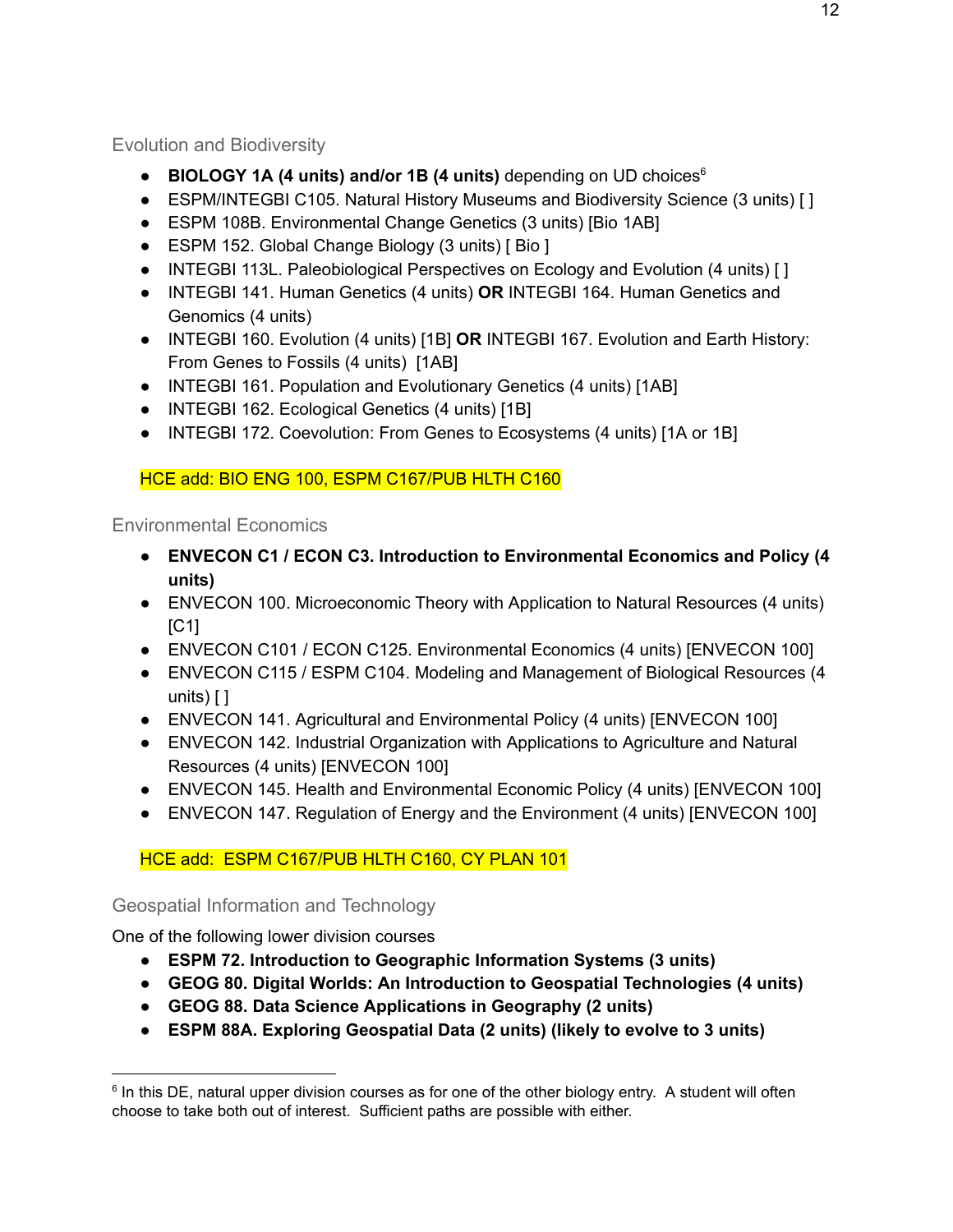- **● CIVENG 88. Data Science for Smart Cities (2 units)**
- **● EPS 50 The Planet Earth 4 Units as required per upper division**

#### Upper division

- GEOG 183. Cartographic Representation (5 units) [ ]
- GEOG 185. Earth System Remote Sensing (3 units) [ ]
- GEOG 187. Geographic Information Analysis (4 units) [ ]
- GEOG/LD ARCH C188. Geographic Information Systems (4 Units) [ ]
- ESPM 137. Landscape Ecology (3 units) [ ]
- ESPM 164. Geographic Information Systems for Environmental Science and Management (3 units) [ ]
- ESPM 172. Photogrammetry and Remote Sensing (3 units) [ ]
- ESPM 173. Introduction to Ecological Data Analysis (3 units) [ ]
- EPS 101. Field Geology and Digital Mapping (4 units) [eps 50]

#### HCE add: CY PLAN 101

<span id="page-19-0"></span>Physical Science Analytics

- **● PHYS 77. Introduction to Computational Techniques in Physics (3 units) 7**
- ASTRON 121 Radio Astronomy Laboratory (4 units) [Math 53, Phys 7ABC]
- EPS 109. Computer Simulations in Earth and Planetary Sciences (4 units) [ ]
- EPS 122. Physics of the Earth and Planetary Interiors (3 units) [Phys 7AB, Math 53]
- EPS C183 / ESPM C170. Carbon Cycle Dynamics (3 units) [ ]
- GEOG C136 / ESPM C130. Terrestrial Hydrology (4 units) [Phys 7A, Chem 1A]
- GEOG C139 / EPS C181. Atmospheric Physics and Dynamics (3 units) [Math 53, Phys 7ABC]
- NUC ENG 101 Nuclear Reactions and Radiation (4 Units) [Phys 7C]
- NUC ENG 130. Analytical Methods for Non-proliferation (4 units) [NUC ENG 101]
- NUC ENG 155. Introduction to Numerical Simulations in Radiation Transport (3 units) [Math 53]

#### HCE add: BIO ENG 100

<span id="page-19-1"></span>Digital Humanities and Data Arts

One of lower division

- **● ART W23AC. Data Arts (4 units)**
- **● HISTORY 88. How Does History Count (2 units) (likely to evolve to 3 units)**
- **● L&S 88. Rediscovering Texts as Data (2 units) (to be regularized within a**

 $7$  Additional Physics prerequisites are required for the entry and upper division courses. Those are unavoidable and it is unlikely that a student would consider this DE without having taken the lower division physics sequence.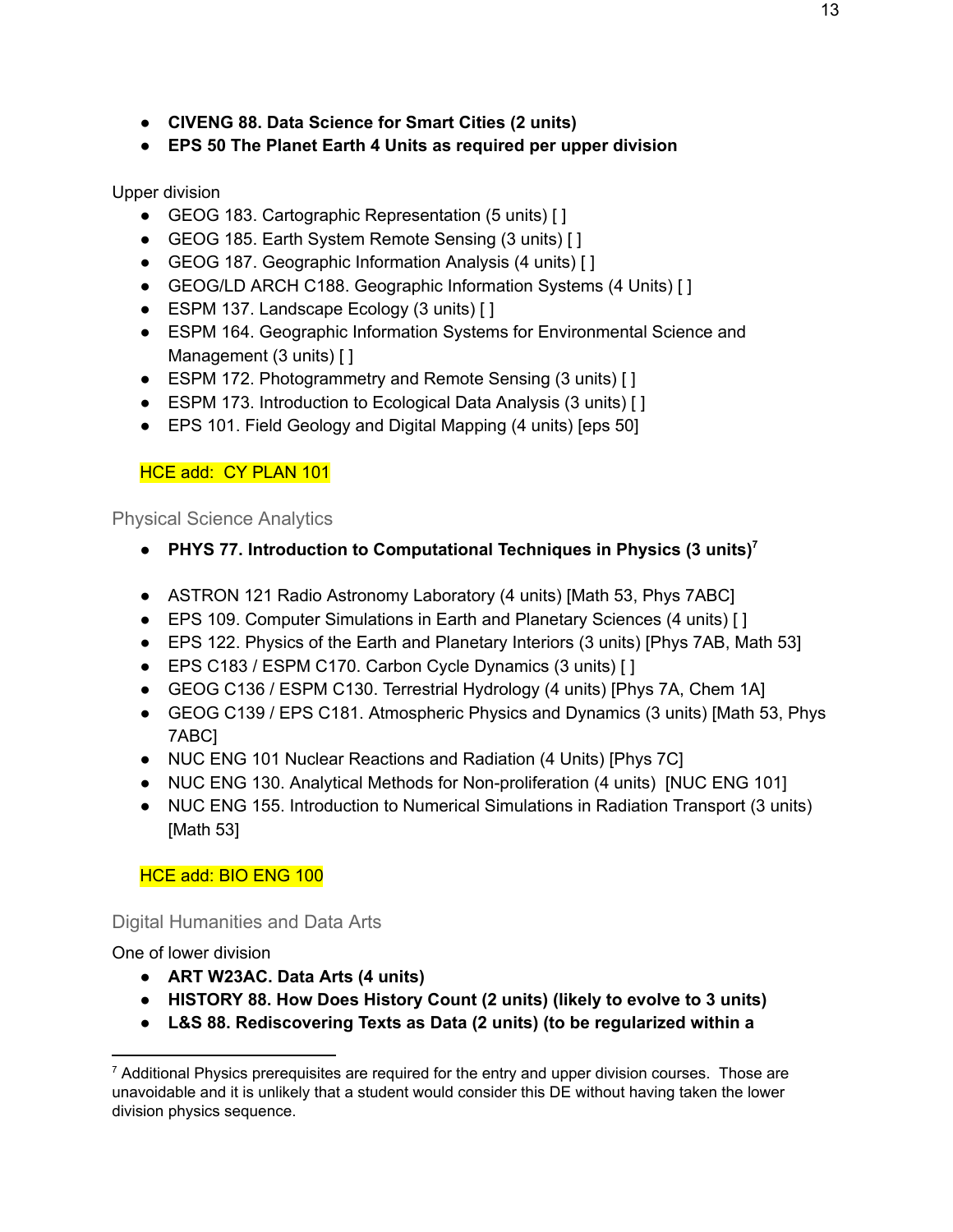#### **departmental rubric)**

Upper Division

- HISTORY 100. Text Analysis for Digital Humanists and Social Scientists (4 units) (piloted as a topics course, to be regularized)
- HISTORY 100. Calculating Americans: Big Histories of Small Data (4 units) (piloted as a topics course, to be regularized)
- HISTORY 104. The Craft of History (4 units)
- HISTART 192DH Digital Imaging and Forensic Art History (4 units)
- THEATER 166 / NWMEDIA 190. Making Sense of Cultural Data (units TBD) (piloted as a topics course, to be regularized)
- ENGLISH/HISTART C181. Digital Humanities, Visual Cultures (4 units)
- NESTUD 190. Introduction to Digital Humanities: From Analog to Digital (units TBD) (piloted as a topics course, to be regularized)

#### <span id="page-20-0"></span>Econometrics<sup>8</sup>

- **● ECON 1. Introduction to Economics (4 units)**
- ECON 100A. Economic Analysis--Micro (4 units) [ECON 1]
- ECON/MATH C103. Introduction to Mathematical Economics (4 units) [MATH 53]
- ENVECON/IAS C118. Introductory Applied Econometrics (4 units) [ ]
- ECON 119. Psychology and Economics (4 units) [ECON 100A]
- ECON 121. Industrial Organization and Public Policy (4 units) [ECON 100A]

#### HCE add: CY PLAN 101

#### <span id="page-20-1"></span>Business Analytics

- **● ECON 1. Introduction to Economics (4 units)**
- UGBA 101A Microeconomic Analysis for Business Decisions (3 Units) [ECON 1]
- UGBA 104. Analytic Decision Modeling Using Spreadsheets (3 units)
- UGBA 103 Introduction to Finance (4 Units)
- UGBA 137. Introduction to Financial Engineering (3 units) (piloted as a topics course, to be regularized) [UBA 103]
- UGBA 141. Production and Operations Management (3 units) [UBA 104]
- UGBA 106 Marketing 3 Units [ ]
- UGBA 161. Marketing Research: Data and Analytics (3 units) [UBA 106]
- UGBA 190T. Topics in Business Analytics and Data Mining (3 units) (to be regularized)
- UGBA 192L. Applied Impact Evaluation (2 units)

#### HCE add: CY PLAN 101

<sup>&</sup>lt;sup>8</sup> Further advanced courses are natural fits, but have long prereg chains. ECON 140 Economic Statistics and Econometrics requires ECON 100AB or 101AB and ECON/PUB POL C142 / POL SCI C131A. Applied Econometrics and Public Policy [\(4](http://bcourses.berkeley.edu/) [un](http://bcourses.berkeley.edu/)i[ts](http://bcourses.berkeley.edu/)) requires ECON 140.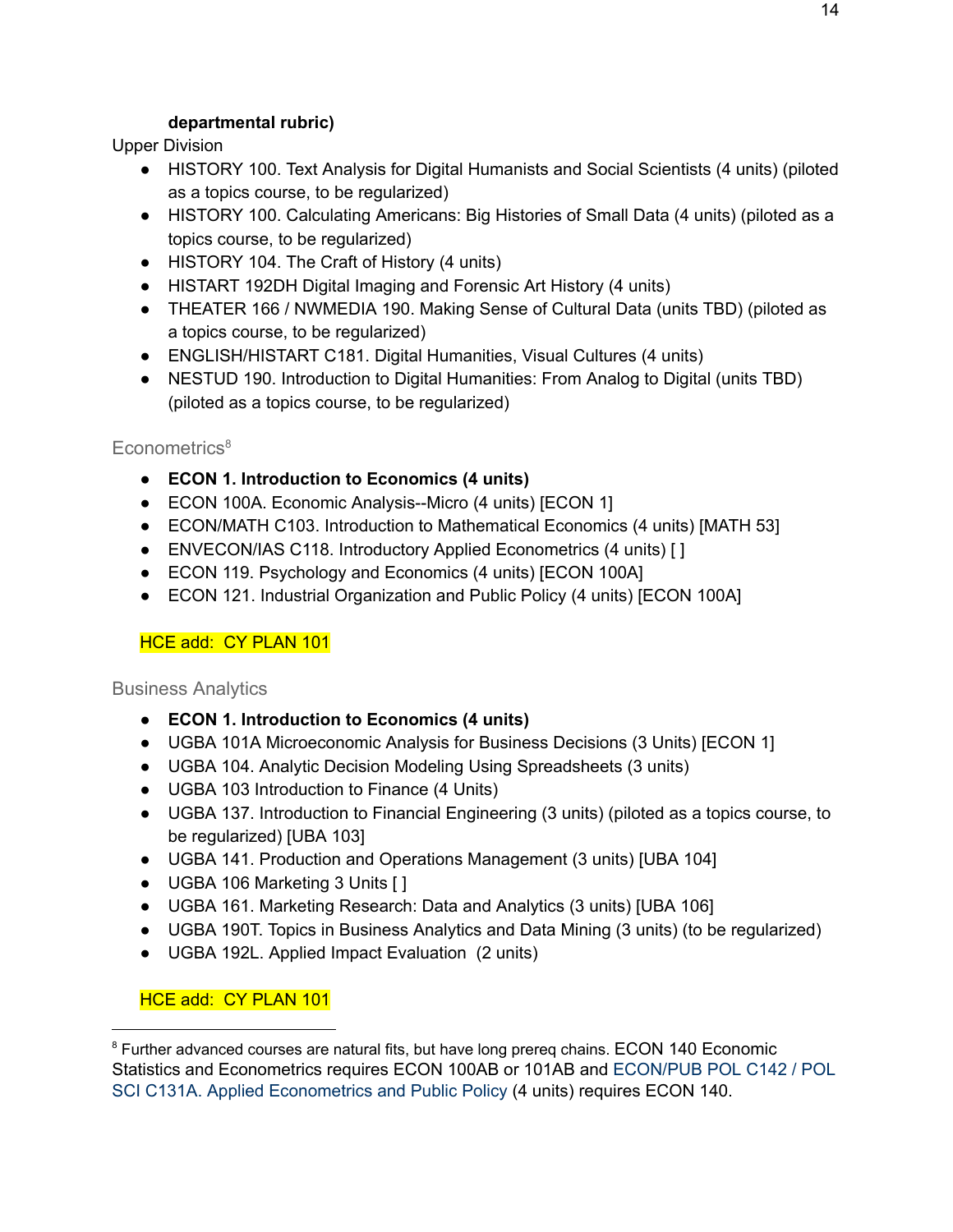### <span id="page-21-0"></span>Quantitative Social Science

One of lower division as needed<sup>9</sup>

- **● SOCIOL 1 Introduction to Sociology (4 Units)**
- **● SOCIOL 3AC Principles of Sociology: American Cultures (4 Units)**
- **● SOCIOL 5. Evaluation of Evidence (4 units), or**

**● POLI SCI 3. Introduction to Empirical Analysis and Quantitative Methods (4 units)** Upper Division

- ECON C110. Game Theory in the Social Sciences (4 units)
- ENVECON C118/IAS C118. Introductory Applied Econometrics (4 units)
- DEMOG 110. Introduction to Population Analysis (3 units)
- SOCIOL 106. Quantitative Sociological Methods (4 units) [SOCIO 5]
- MASSC 130. Research Methods in Media Studies (4 units) [MEDIAST 10]
- PHILOS 141. Philosophy and Game Theory (4 units)
- POLI SCI 133. Selected Topics in Quantitative Methods (4 units)
- DEMOG/SOCIOL C126. Sex, Death, and Data (4 units) [SOCIOL 1 or 3]
- SOCIOL 165. Social Networks (4 units) [SOCIOL 1 or 3]
- DEMOG/ECON C175. Economic Demography (4 units) [ECON 1]
- DEMOG 180. Social Networks (3 units)

#### HCE add: CY PLAN 101

<span id="page-21-1"></span>Computational Linguistics and Natural Language Processing

- **● LINGUIS 5 Language and Linguistics (4 Units)**
- LINGUIS 110. Introduction to Phonetics and Phonology (4 units) [LINGUIS 100]
- LINGUIS 113. Experimental Phonetics (3 units) [LINGUIS 110]
- LINGUIS C160 / COGSCI C140. Quantitative Methods in Linguistics (4 units) [LINGUIS 100]
- INFO 159. Natural Language Processing (3 units) [CS70 or MATH 55]

#### <span id="page-21-2"></span>Psychology and Cognition

- **● PSYCH 1. General Psychology (3 units)**
- PSYCH 110 Introduction to Biological Psychology (3 Units) [PSYCH 1]
- COG SCI C100 Basic Issues in Cognition (3 Units)
- PSYCH 127. Cognitive Neuroscience (3 units) [MCELLBI C61 or PSYCH 110 or COG SCI C100]
- PSYCH 134. Health Psychology (3 units) [PSYCH 1 and MCELLBI C62]
- PSYCH 143. Language Acquisition (3 units) [ ]
- PSYCH 167. Stigma and Prejudice (3 units) [PSYCH 1]

<sup>&</sup>lt;sup>9</sup> The lower division entry of this DE reflects the current state of transition in lower division sociology offerings. This issue is expected to be resolved by the time the major becomes available for students.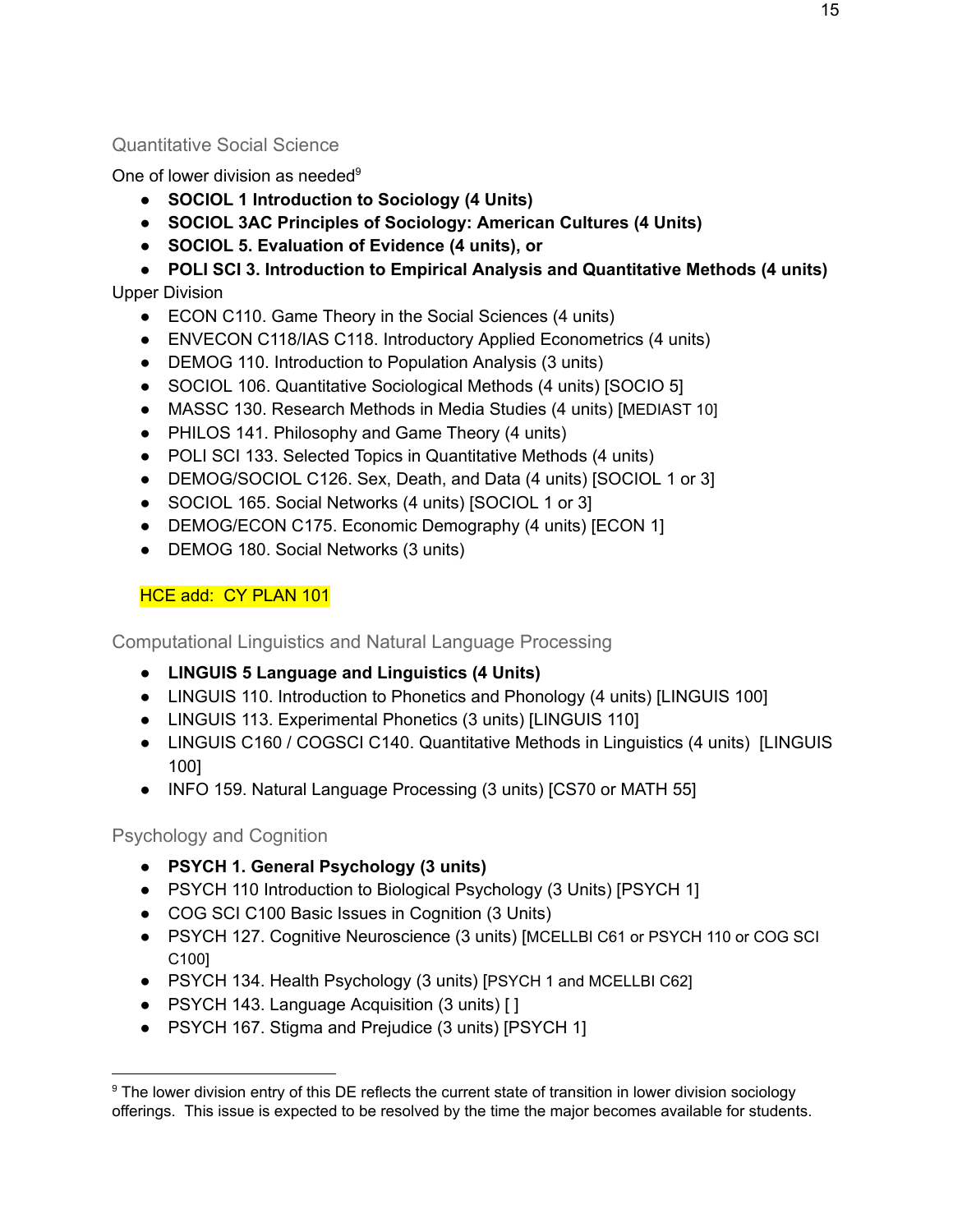#### <span id="page-22-0"></span>Organizations and the Economy

- **● SOCIOL 1 Introduction to Sociology (4 units), or**
- **● SOCIOL 3AC Principles of Sociology: American Cultures (4 units)**
- SOCIOL 110. Organizations and Social Institutions (4 units) [Soc 1 or 3]
- SOCIOL 120. Economy and Society (4 units) [Soc 1 or 3]
- SOCIOL 116. Sociology of Work (4 units) [Soc 1 or 3]
- SOCIOL 119S. Organizational Strategy and Design (4 units) [Soc 1 or 3]
- SOCIOL 121. Innovation and Entrepreneurship (4 units) [Soc 1 or 3]
- GWS 139. Women, Gender, and Work (4 units) [ ]

<span id="page-22-1"></span>Inequalities in Society

- **● SOCIOL 1 Introduction to Sociology (4 units), or**
- **● SOCIOL 3AC Principles of Sociology: American Cultures (4 units)**
- AFRICAM 101. Research Methods for African American Studies (4 units) [intro stat ]
- AFRICAM 111. Race, Class, and Gender in the United States (3 units) [ ]
- ETH STD 101A. Social Science Methods in Ethnic Studies (4 units) [ ]
- ETH STD 101B. Humanities Methods in Ethnic Studies (4 units) [ ]
- GWS 131. Gender and Science (4 units) [ ]
- GEOG C155 / AFRICAM C156. Race, Space, and Inequality (4 units) [ ]
- SOCIOL 130 / SOCIOL 130AC. Social Inequalities (4 units) [SOCIOL 1 or 3]
- PSYCH 167. Stigma and Prejudice (3 units) [PSYCH 1]
- PUB POL C103. Wealth and Poverty (4 units) [ ]
- PUB POL 117AC. Race, Ethnicity, and Public Policy (4 units) [ ]
- SOCIOL 113. Sociology of Education (4 units) [SOCIOL 1 or 3]
- SOCIOL 124. Sociology of Poverty (4 units) [Intro Soc]
- SOCIOL 131. Race and Ethnic Relations (4 units) [SOCIOL 1 or 3]
- SOCIOL 133. Sociology of Gender (4 units) [SOCIOL 1 or 3]

# HCE add: CY PLAN 101

<span id="page-22-2"></span>Social Policy and Law

- **● SOCIOL 5. Evaluation of Evidence (4 units)**
- PUB POL 101. Introduction to Public Policy Analysis (4 units)
- GWS 132AC. Gender, Race, and Law (4 units)
- POL SCI 124M. The Scientific Study of International Conflict (4 units)
- SOC WEL 112. Social Welfare Policy (3 units)
- SOC WEL 181. Social Science and Crime Prevention Policy (3 Units)
- SOCIOL 111P. Families, Inequality and Social Policy (4 units) [SOCIOL 1 or 3]
- LEGALST 102. Policing and Society (4 units)
- LEGALST 160. Punishment, Culture, and Society (4 units)
- POLECON 111. Poverty and Social Policy (3 units)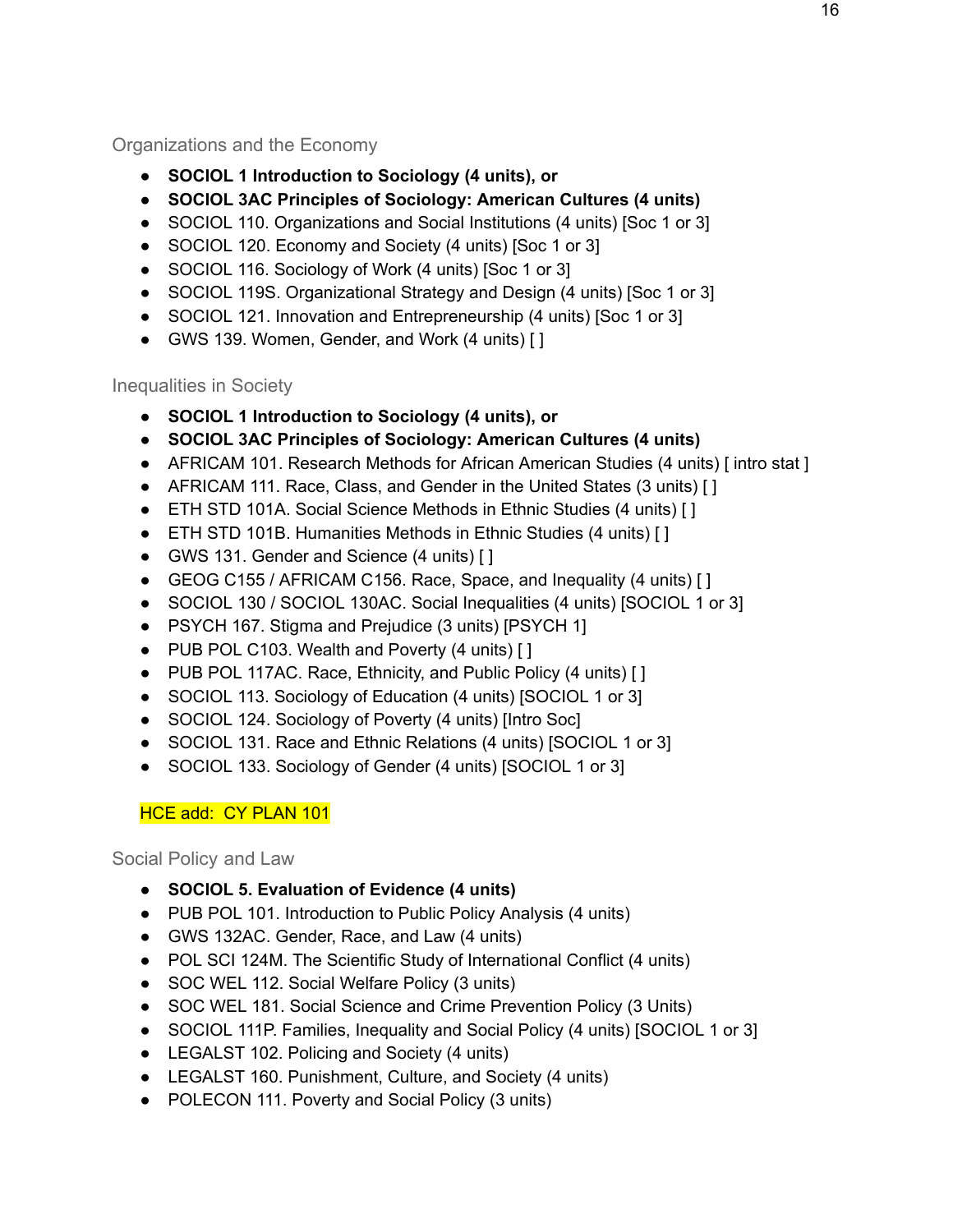#### HCE add: CY PLAN 101

<span id="page-23-0"></span>Social Welfare, Health, and Poverty

- **● SOCIOL 5. Evaluation of Evidence (4 units)**
- GPP 105. The Ethics, Methods, and Pragmatics of Global Practice (4 units) []
- GPP 115. Global Poverty: Challenges and Hopes in the New Millennium (4 units) [ ]
- GLOBAL 102. Critical Thinking in Global Studies (4 units) [ ]
- GWS 130AC. Gender, Race, Nation, and Health (4 units) [ ]
- LEGALST 158. Law and Development (4 units) [ ]
- PB HLTH 112. Global Health: A Multidisciplinary Examination (4 units) [ ]
- PB HLTH/SOCIOL C155. Sociology of Health and Medicine (4 units) [SOCIOL 1 or 3]
- PB HLTH C160 / ESPM C167. Environmental Health and Development (4 units) [1]
- PB HLTH 181. Poverty and Population (3 units) [ ]
- POLECON 111. Poverty and Social Policy (3 units) [ ]
- SOCIOL 115G. Global Health and Social Justice (4 units) [SOCIOL 1 or 3]
- SOC WEL 112. Social Welfare Policy (3 units) [ ]
- INFO 181. Technology and Poverty (3 units) [ ]

## HCE add: CY PLAN 101

<span id="page-23-1"></span>Urban Planning and Sustainable Development & Engineering

- **● CIV ENG 11. Engineered Systems and Sustainability (3 units), or**
- **● LD ARCH 12. Environmental Science for Sustainable Development (4 units), or**
- **● CIVENG 88A. Data Science for Smart Cities (2 units)**
- CIV ENG 107. Climate Change Mitigation (3 units) [ ]
- CIV ENG 110. Water Systems of the Future (3 units) []
- CIV ENG 156. Infrastructure Planning and Management (3 units) [CIVENG 93]
- LD ARCH 130. Sustainable Cities and Landscapes (4 units) [ ]
- GEOG 181. Urban Field Study (4 units) [ ]
- GEOG/LD ARCH C188. Geographic Information Systems (4 units) [ ]
- CY PLAN 119. Planning for Sustainability (3 units) [ ]

#### HCE add: CY PLAN 101

<span id="page-23-2"></span>Applied Mathematics and Modeling

- **● MATH 53. Multivariable Calculus (4 units)**
- MATH 110. Linear Algebra (4 units)
- MATH 128A. Numerical Analysis (4 units) [MATH 53]
- MATH 128B. Numerical Analysis (4 units) [MATH 110, 128A]
- IEOR 162. Linear Programming and Network Flows (3 units) [MATH 53, MATH 55]
- CS 267. Applications of Parallel Computers (3 units) [ ]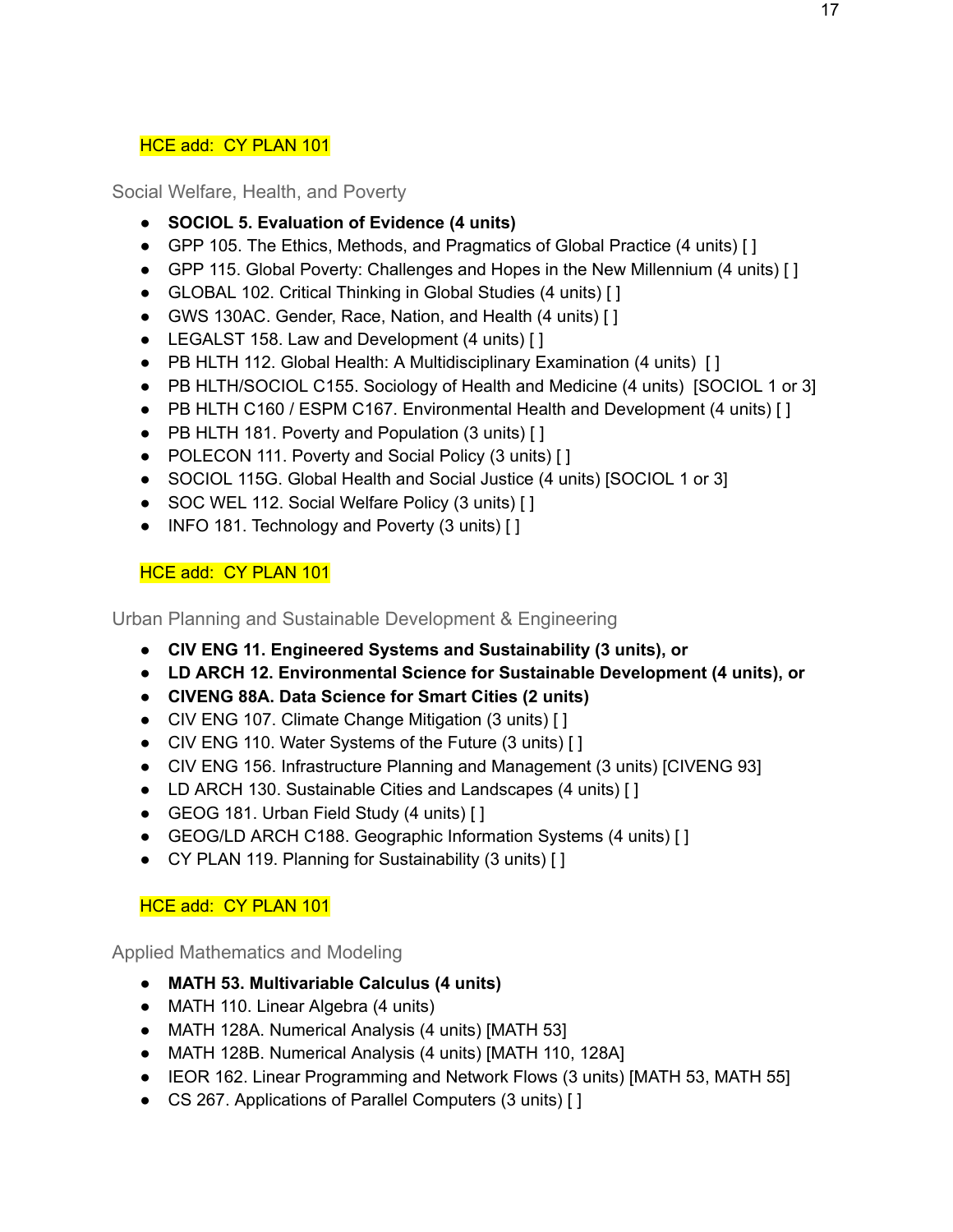#### <span id="page-24-0"></span>Industrial Analytics

- **● MATH 53. Multivariable Calculus (4 units)**
- ENGIN 120. Principles of Engineering Economics (3 units) [ ]
- IEOR 115. Industrial and Commercial Data Systems (3 units) [ ]
- IEOR 130. Methods of Manufacturing Improvement (3 units) [Probability]
- IEOR 166. Decision Analytics (3 units) [Probability]
- IEOR 173. Introduction to Stochastic Processes (3 units) [Probability]
- UGBA 190T. Topics in Business Analytics and Data Mining (3 units) (to be regularized)
- NUC ENG 167. Risk-Informed Design for Advanced Nuclear Systems (3 units) []

## <span id="page-24-1"></span>Optimization and Efficiency

- **● MATH 53. Multivariable Calculus (4 units)**
- EECS 127. Optimization Models in Engineering (4 units) [EE 16AB]
- EE 144. Fundamental Algorithms for Systems Modeling, Analysis, and Optimization (4 units) [CS 70]
- IEOR 160. Nonlinear and Discrete Optimization (3 units) [MATH 53]
- IEOR 162. Linear Programming and Network Flows (3 units) [MATH 53 and 55]
- IEOR 130. Methods of Manufacturing Improvement (3 units)
- IEOR 190. Introduction to Optimization Modeling (units TBD) (to be regularized as IEOR 164)

## <span id="page-24-2"></span>Robotics

- **● MATH 53. Multivariable Calculus (4 units)**
- CS 188. Introduction to Artificial Intelligence (4 units) [CS70]
- EE 120. Signals and Systems (4 units) [EE 16AB]
- EE C106A / BIO ENG C125. Introduction to Robotics (4 units) [EE120]
- EE C106B / BIO ENG C125B. Robotic Manipulation and Interaction (4 units) EE C106A]
- EE 129. Neural and Nonlinear Information Processing (3 units) [EE 120]
- EE C128 / MEC ENG C134. Feedback Control Systems (4 units) [EE 120]

## <span id="page-24-3"></span>Cognition and Artificial Intelligence

- **● COG SCI 1. Introduction to Cognitive Science (4 units) or**
- **● MCELLBI/PSYCH C61. Brain, Mind, and Behavior (3 units) or**
- **● MCELLBI/PSYCH C64. Exploring the Brain: Introduction to Neuroscience (3 units)**
- COMPSCI 188. Introduction to Artificial Intelligence (4 Units) [CS 70]
- COG SCI C100 / PSYCH C120 Basic Issues in Cognition (3 units) [ ]
- COG SCI/PSYCH C127 Cognitive Neuroscience (3 units) [COGSCI C100]
- COG SCI 131. Computational Models of Cognition (4 units) [COGSCI 1, CS 70 or Math 55]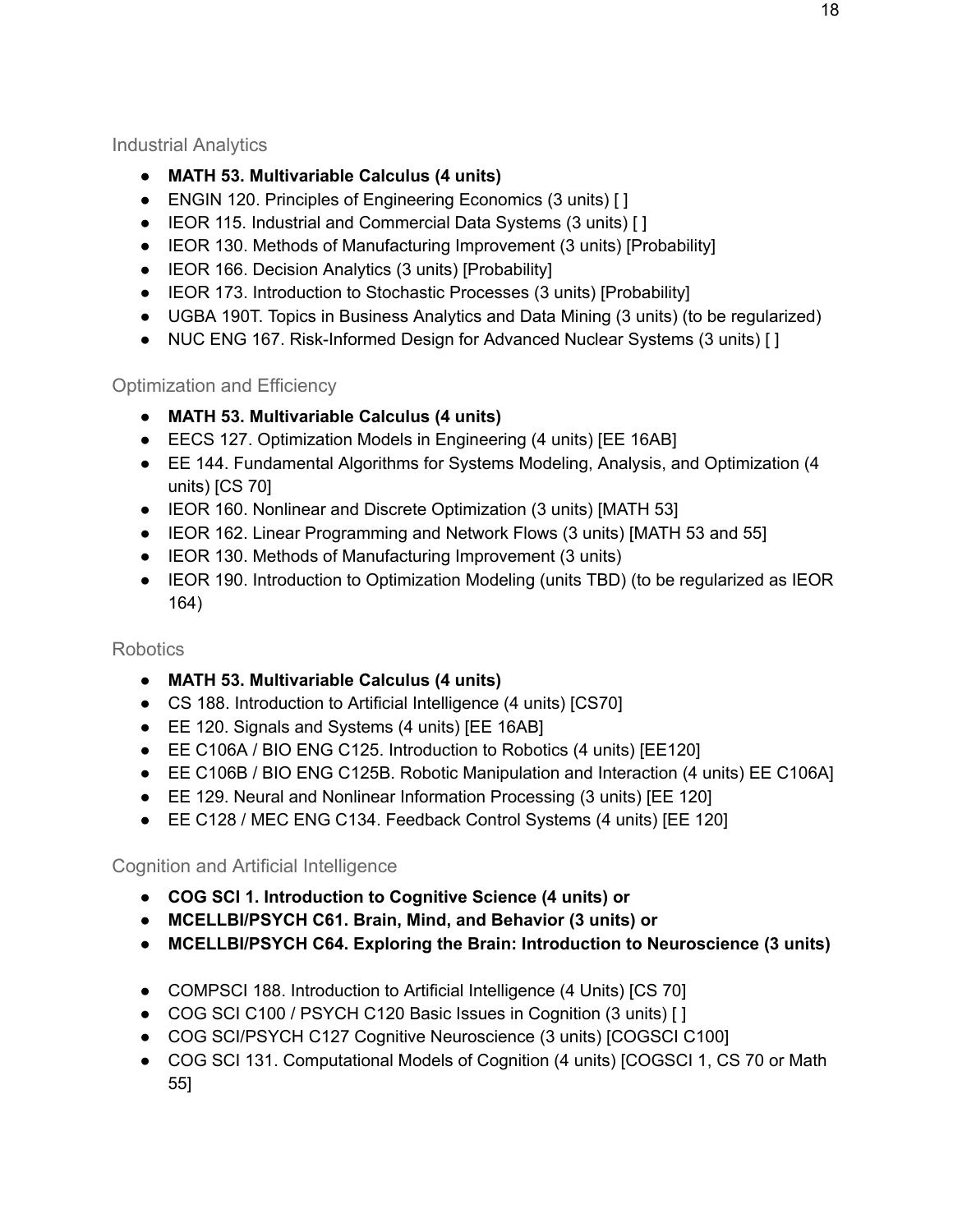- COG SCI 190. Data Science and Cognition (3 units) (piloted as a topics course, to be regularized) [ ]
- PSYCH 114 Biology of Learning (3 units) [ ]
- PSYCH 122 Introduction to Human Learning and Memory (3 units) [ ]

<span id="page-25-0"></span>Computational Imaging

- **● EL ENG 16B Designing Information Devices and Systems II (4 Units)**
- COMPSCI 184. Foundations of Computer Graphics (4 units) [ ]
- EECS C145B / BIOE C165. Medical Imaging Signals and Systems (4 units) [EE 16AB]
- NUC ENG 107. Introduction to Imaging (3 units) [ ]
- EPS 122. Physics of the Earth and Planetary Interiors (3 units) [PHYSICS 7AB, MATH 53]
- BIO ENG 164. Optics and Microscopy (4 units) [PHYSICS 8AB]
- HISTART 192DH. Digital Imaging and Forensic Art History (4 units) [ ]

Course lists for the data science major are likely to evolve, permitting both richer and more streamlined programs of study, as additional faculty and departmental programs become more connected to the program. For example, course offerings in visualization and in deep application to scientific investigation are currently somewhat limited, but new offerings are in development.

# <span id="page-25-1"></span>Sample Programs

The following illustrate sample programs under various student entry conditions and goals. Each of these admit plenty of whitespace for rearrangement of schedule and insertion of electives. They are not suggested scheduling, but demonstrate clear feasibility.

| F FA | Data 8   | R&C B                          | Math 1A     |               |
|------|----------|--------------------------------|-------------|---------------|
| F SP |          | <b>American Cultures</b>       | Math 1B     | <b>CS 61A</b> |
| S FA |          | L&S Breadth/Domain<br>Emphasis |             | <b>CS 61B</b> |
| S SP |          | <b>L&amp;S Breadth</b>         | Math 54     |               |
| J FA | Data 100 | <b>L&amp;S Breadth</b>         | Probability |               |

<span id="page-25-2"></span>Four Year, no Advanced Placement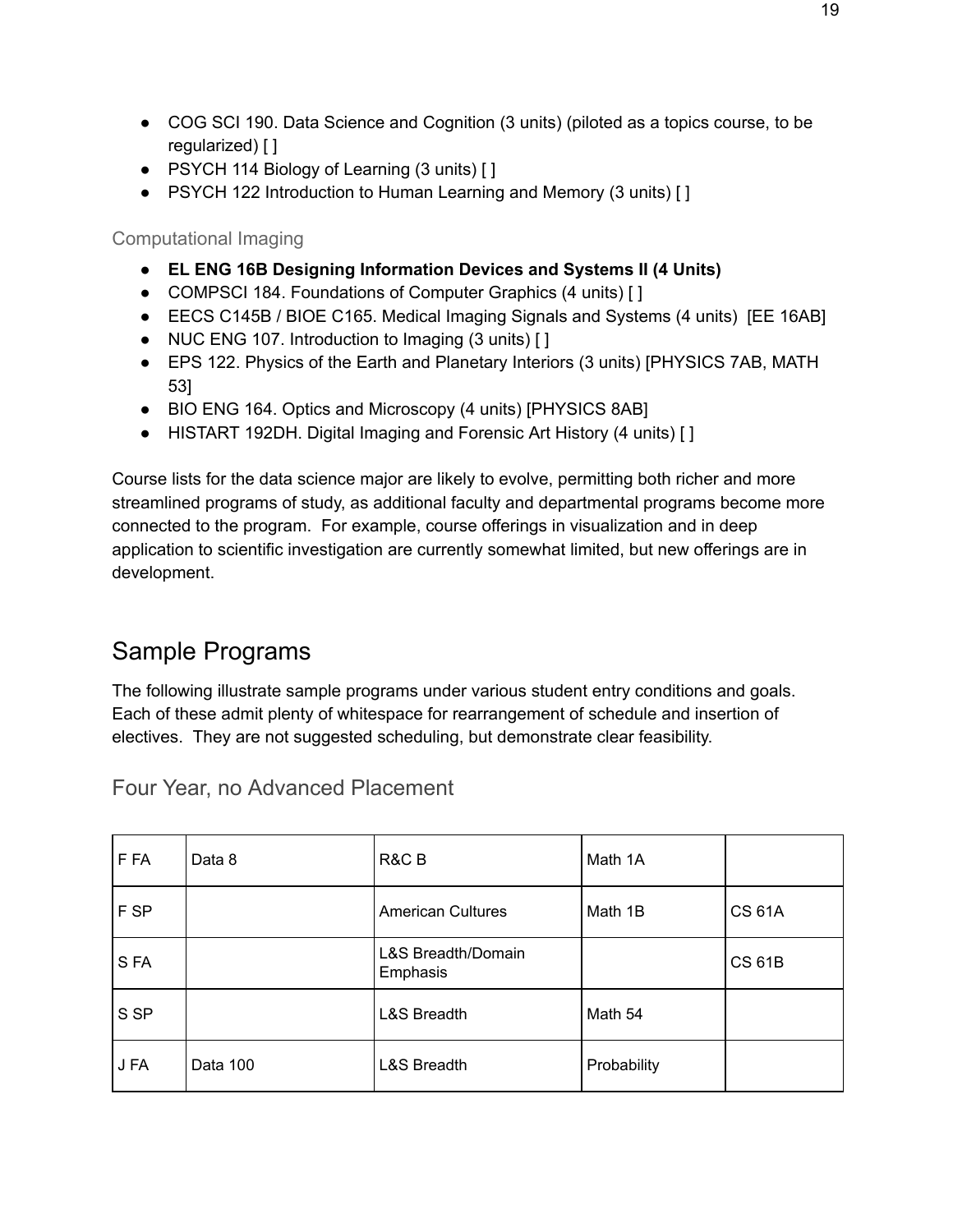| J SP | Data 102                          | <b>L&amp;S Breadth</b> | Computational &<br>Inferential Depth |  |
|------|-----------------------------------|------------------------|--------------------------------------|--|
| S FA | Human Contexts &<br><b>Ethics</b> | Domain Emphasis        |                                      |  |
| S SP |                                   | Domain Emphasis        | Computational &<br>Inferential Depth |  |

The following shows a concrete version of this schedule for student with a Domain Emphasis in Population Health and Environment. She decides to take CS 170 and STAT 152 for C&I depth. This (currently) causes her to take an additional lower division course, CS 70, but she has ample room for electives.

The longest of the C&ID prerequisites would add CS 61C to this schedule somewhere before the final semester. Any student considering an L&S CS major would have taken those two courses as part of the lower division. The schedule has plenty of flexibility, so any of the DEs could have been chosen as the concrete example.

| F FA | Data 8                                        | R&C B                    | Math 1A                  | <b>CS 88</b>  |
|------|-----------------------------------------------|--------------------------|--------------------------|---------------|
| F SP |                                               | <b>American Cultures</b> | Math 1B                  |               |
| S FA |                                               | DE Bio 1A                |                          | <b>CS 61B</b> |
| S SP | <b>CS 70</b>                                  | <b>L&amp;S Breadth</b>   | Math 54                  |               |
| J FA | Data 100                                      | <b>L&amp;S Breadth</b>   | Probability              |               |
| J SP | Data 102 or CS 189                            | <b>L&amp;S Breadth</b>   | <b>C&amp;ID STAT 152</b> |               |
| SFA  | <b>HCE Hist C182C/STS</b><br>C <sub>100</sub> | DE DEMOG 110             |                          |               |
| S SP |                                               | <b>DE INTEGBI 153</b>    | <b>C&amp;ID CS 170</b>   |               |

A second concrete version of this schedule can be displayed for student with a Domain Emphasis in Environmental Economics. This student decides to develop optimization and modeling more fully, so they elect EE 16AB to complete the linear algebra aspects and follow up with Stat 135 and EE 127 (Optimization Models in Engineering) to complete their computational and inferential depth.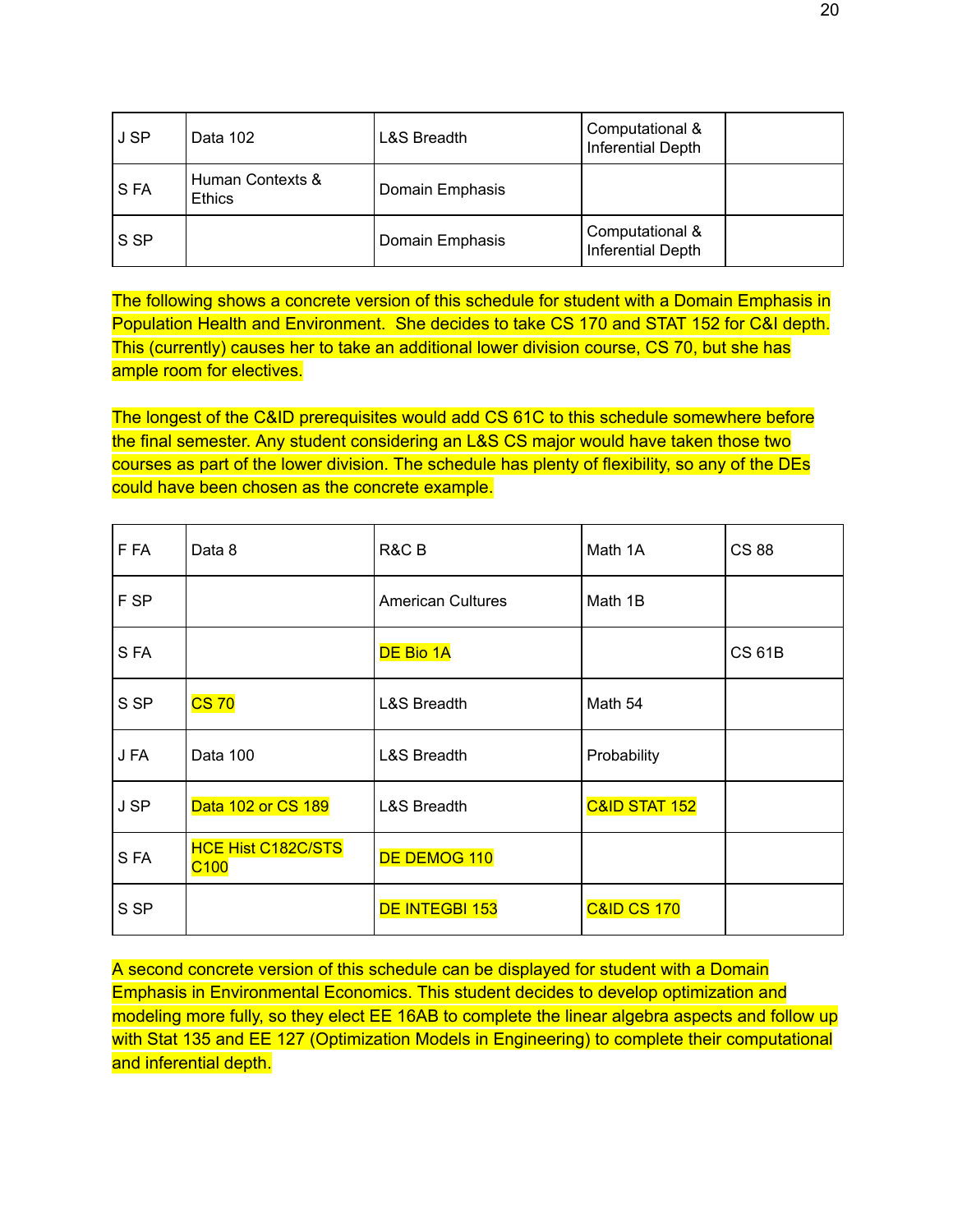| F FA | Data 8              | R&C B                             | Math 1A                  |               |
|------|---------------------|-----------------------------------|--------------------------|---------------|
| F SP |                     | <b>American Cultures</b>          | Math 1B                  | <b>CS 88</b>  |
| S FA |                     | <b>DE ENVECON C1 / ECON</b><br>C3 | <b>EE 16A</b>            | <b>CS 61B</b> |
| S SP |                     | <b>L&amp;S Breadth</b>            | <b>EE 16B</b>            |               |
| J FA | Data 100            | <b>L&amp;S Breadth</b>            | Probability              |               |
| J SP | Data 102            | <b>L&amp;S Breadth</b>            | <b>C&amp;ID EE127</b>    |               |
| SFA  |                     | DE ENVECON 100                    | <b>C&amp;ID STAT 135</b> |               |
| S SP | <b>HCE Data 104</b> | DE ENVECON C101 or<br>C115 or 141 |                          |               |

In a third concrete version of this schedule, for student with a Domain Emphasis in Computational Imaging. The student takes on the broader Physics lower division.

| F FA | Data 8              | R&C B                     | Math 1B               | Physics 7A |
|------|---------------------|---------------------------|-----------------------|------------|
| F SP | <b>CS 88</b>        | <b>American Cultures</b>  | <b>EE 16A</b>         |            |
| SFA  | <b>CS 61B</b>       | DE EE 16B                 |                       | Physics 7B |
| S SP |                     | <b>L&amp;S Breadth</b>    |                       | Math 53    |
| J FA | Data 100            | <b>L&amp;S Breadth</b>    | Probability           |            |
| J SP | Data 102            | <b>L&amp;S Breadth</b>    | <b>C&amp;ID EE120</b> |            |
| SFA  |                     | <b>DE EPS 122</b>         | <b>C&amp;ID EE123</b> |            |
| S SP | <b>HCE Data 104</b> | DE BIOE 164 <sup>10</sup> |                       |            |

<sup>10</sup> Physics 7A/B replacing 8A/B.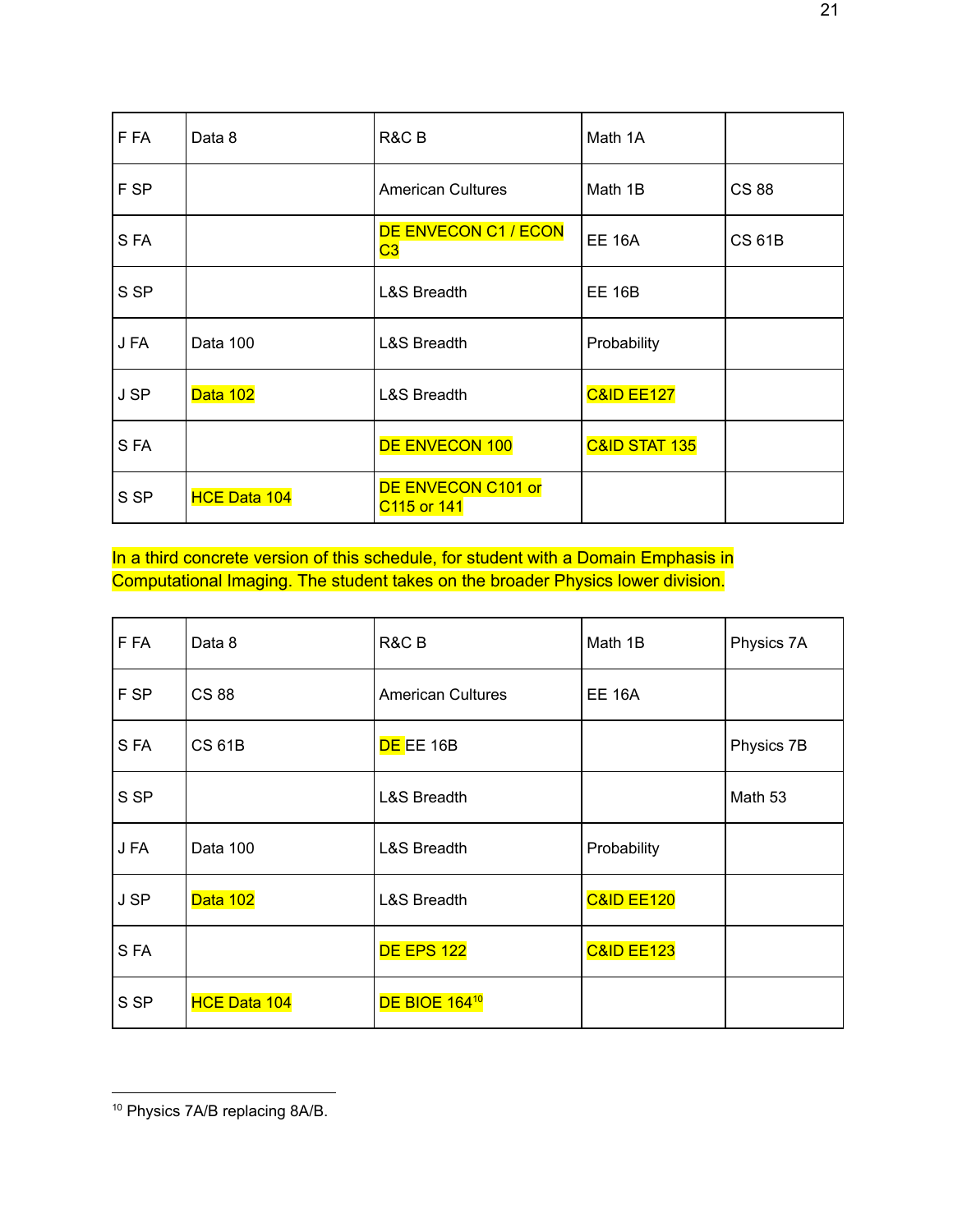## <span id="page-28-0"></span>Three Year, with AP Calculus

| F FA | Data 8                  | R&C B                                     | Math 1B                                     | <b>CS 61A</b> |
|------|-------------------------|-------------------------------------------|---------------------------------------------|---------------|
| F SP |                         | <b>American Cultures</b>                  | Math 54                                     | <b>CS 61B</b> |
| SFA  | Probability             | <b>L&amp;S Breadth/Domain</b><br>Emphasis | Domain Emphasis                             |               |
| S SP | Data 100                | <b>L&amp;S Breadth</b>                    | Domain Emphasis                             |               |
| J FA | Human Contexts & Ethics | L&S Breadth                               | Computational &<br><b>Inferential Depth</b> |               |
| J SP | Data 102                | <b>L&amp;S Breadth</b>                    | Computational &<br><b>Inferential Depth</b> |               |

As a concrete version of this tighter schedule, consider a student with a Domain Emphasis in Organizations and the Economy. They select C&ID courses, ESPM 174 Design and Analysis of Ecological Research, and INFO 190-1 Introduction to Data Visualization (3 units). Electives are still available for any of the DEs or the additional prerequisites of the longer C&ID chains. The extreme case would be the use of EE 123 or 129, because of the need for EE 120, but such a student graduating in 3 years is also taking more than 15-16 units in some semester.

| F FA | Data 8                | <b>DE SOCIOL 3AC</b>                      | Math 1B                    | CS 61A or<br>CS88 |
|------|-----------------------|-------------------------------------------|----------------------------|-------------------|
| F SP |                       |                                           | Math 54                    | <b>CS 61B</b>     |
| SFA  | Probability: Stat 140 | <b>L&amp;S Breadth/Domain</b><br>Emphasis | DE SOCIOL 120              |                   |
| S SP | Data 100              | <b>L&amp;S Breadth</b>                    | DE SOCIOL 116              |                   |
| J FA | <b>HCE INFO 188</b>   | <b>L&amp;S Breadth</b>                    | <b>C&amp;ID ESPM 174</b>   |                   |
| J SP | Data 102              | <b>L&amp;S Breadth</b>                    | <b>C&amp;ID INFO 190-1</b> |                   |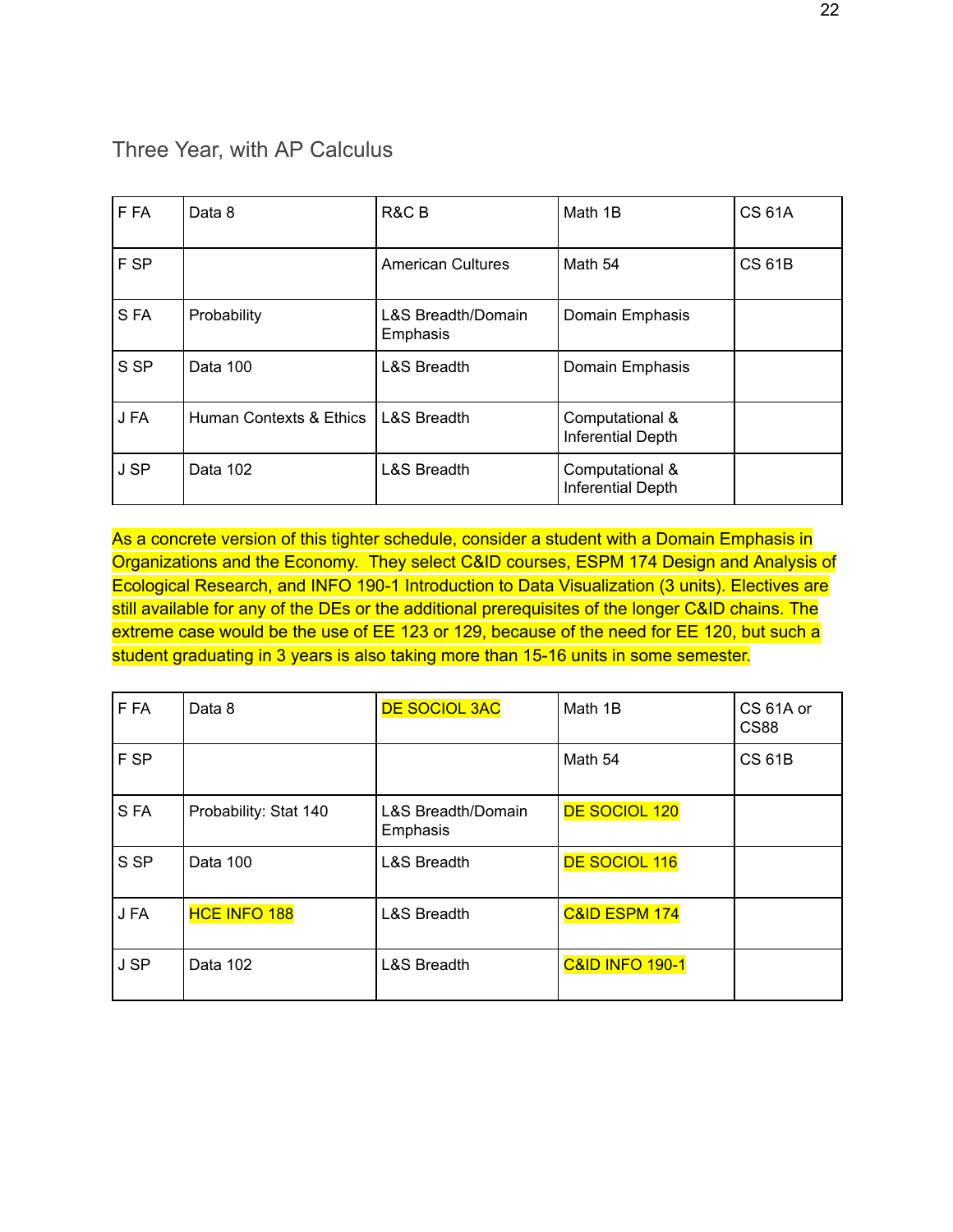# <span id="page-29-0"></span>Junior Transfer

| J FA | Data 8                  | <b>American Cultures</b>       | Math 54                                     | <b>CS 61A</b> |
|------|-------------------------|--------------------------------|---------------------------------------------|---------------|
| J SP | Human Contexts & Ethics | L&S Breadth/Domain<br>Emphasis | Probability                                 | <b>CS 61B</b> |
| S FA | Data 100                | Domain Emphasis                | Computational &<br><b>Inferential Depth</b> |               |
| S SP | Data 102                | Domain Emphasis                | Computational &<br><b>Inferential Depth</b> |               |

A junior transfer into a data science major can be expect to have taken the equivalent of Calculus 1A, 1B and probably CS 61B Data Structures. The schedule shown here assumes only the former. Increasingly, linear algebra is available in the community colleges as well, but that is not assumed. They select a Domain Emphasis in Inequalities in Society.

| J FA | Data 8                                               | <b>DE SOCIOL 3AC</b> | Math 54                  | <b>CS 88</b>  |
|------|------------------------------------------------------|----------------------|--------------------------|---------------|
| J SP | <b>HCE Data 104 or Hist</b><br><b>C182C/STS C100</b> | DE PUB POL 117AC     | Probability              | <b>CS 61B</b> |
| S FA | Data 100                                             |                      | <b>C&amp;ID INFO 159</b> |               |
| S SP | Data 102                                             | DE AFRICAM C156      | <b>C&amp;ID IEOR 135</b> |               |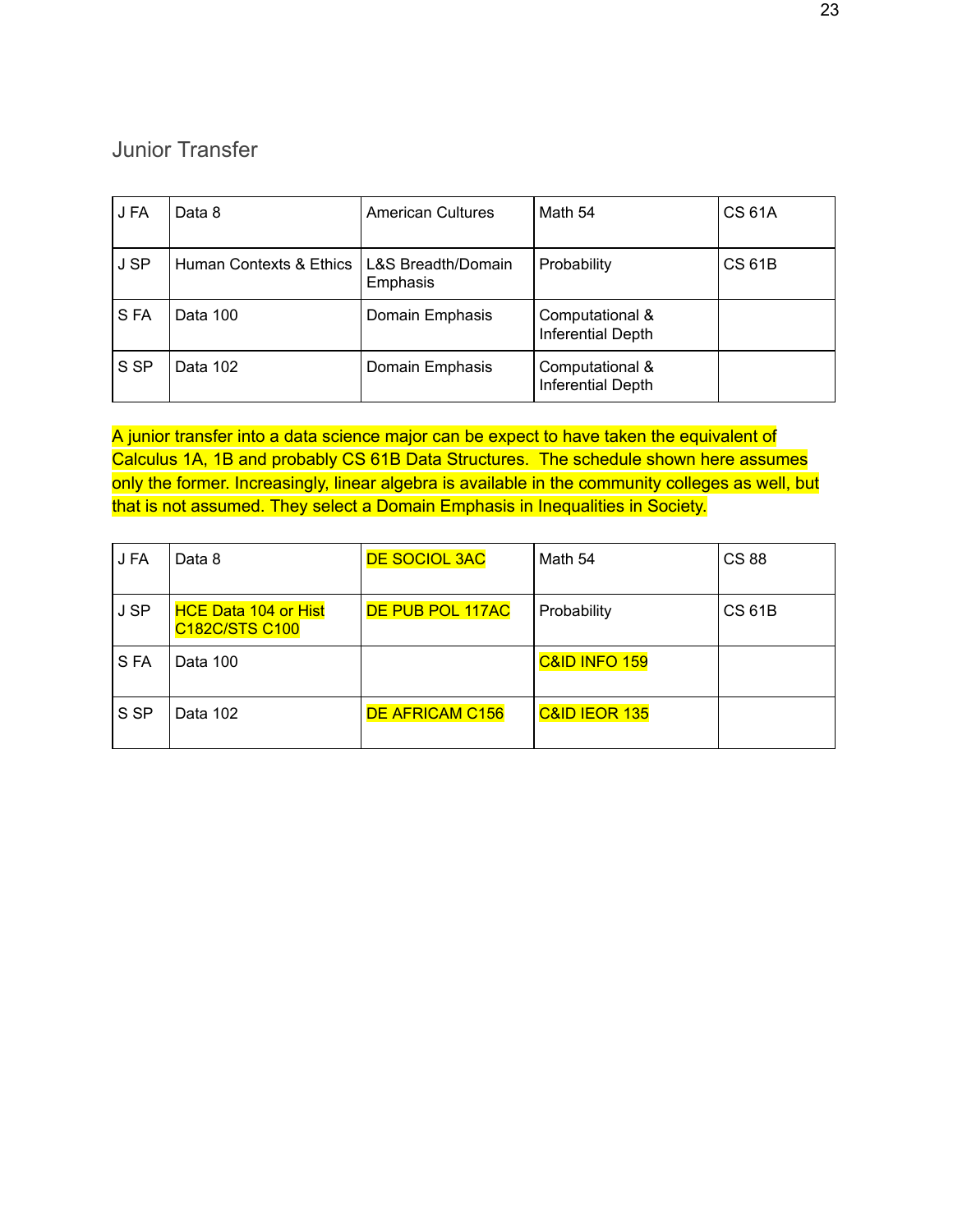| <b>Salient Features of the Data Science BA</b>                   | $\mathbf 3$    |
|------------------------------------------------------------------|----------------|
| Lower Division Requirements (25+ units)                          | 4              |
| Upper Division Requirements (30 units)                           | 4              |
| <b>Computational and Inferential Depth</b>                       | 6              |
| Course List: Computational and Inferential Depth (C&ID)          | 6              |
| <b>Human Contexts and Ethics</b>                                 | $\overline{7}$ |
| <b>Course List: Human Contexts and Ethics</b>                    | 8              |
| Domain Emphases                                                  | 8              |
| <b>Computational Biology Methods</b>                             | 9              |
| <b>Computational Molecular Biology</b>                           | 10             |
| Human Biology                                                    | 10             |
| <b>Population Health and Environment</b>                         | 10             |
| <b>Toxicology and Disease</b>                                    | 11             |
| <b>Ecology and Environment</b>                                   | 11             |
| <b>Evolution and Biodiversity</b>                                | 12             |
| <b>Environmental Economics</b>                                   | 12             |
| Geospatial Information and Technology                            | 12             |
| <b>Physical Science Analytics</b>                                | 13             |
| Digital Humanities and Data Arts                                 | 13             |
| Econometrics                                                     | 14             |
| <b>Business Analytics</b>                                        | 14             |
| <b>Quantitative Social Science</b>                               | 15             |
| <b>Computational Linguistics and Natural Language Processing</b> | 15             |
| <b>Psychology and Cognition</b>                                  | 15             |
| Organizations and the Economy                                    | 15             |
| <b>Inequalities in Society</b>                                   | 16             |
| Social Policy and Law                                            | 16             |
| Social Welfare, Health, and Poverty                              | 17             |
| Urban Planning and Sustainable Development & Engineering         | 17             |
| Applied Mathematics and Modeling                                 | 17             |
| <b>Industrial Analytics</b>                                      | 18             |
| <b>Optimization and Efficiency</b>                               | 18             |
| <b>Robotics</b>                                                  | 18             |
| <b>Cognition and Artificial Intelligence</b>                     | 18             |
| <b>Computational Imaging</b>                                     | 19             |
| Sample Programs                                                  | 19             |
| Four Year, no Advanced Placement                                 | 19             |
| Three Year, with AP Calculus                                     | 22             |